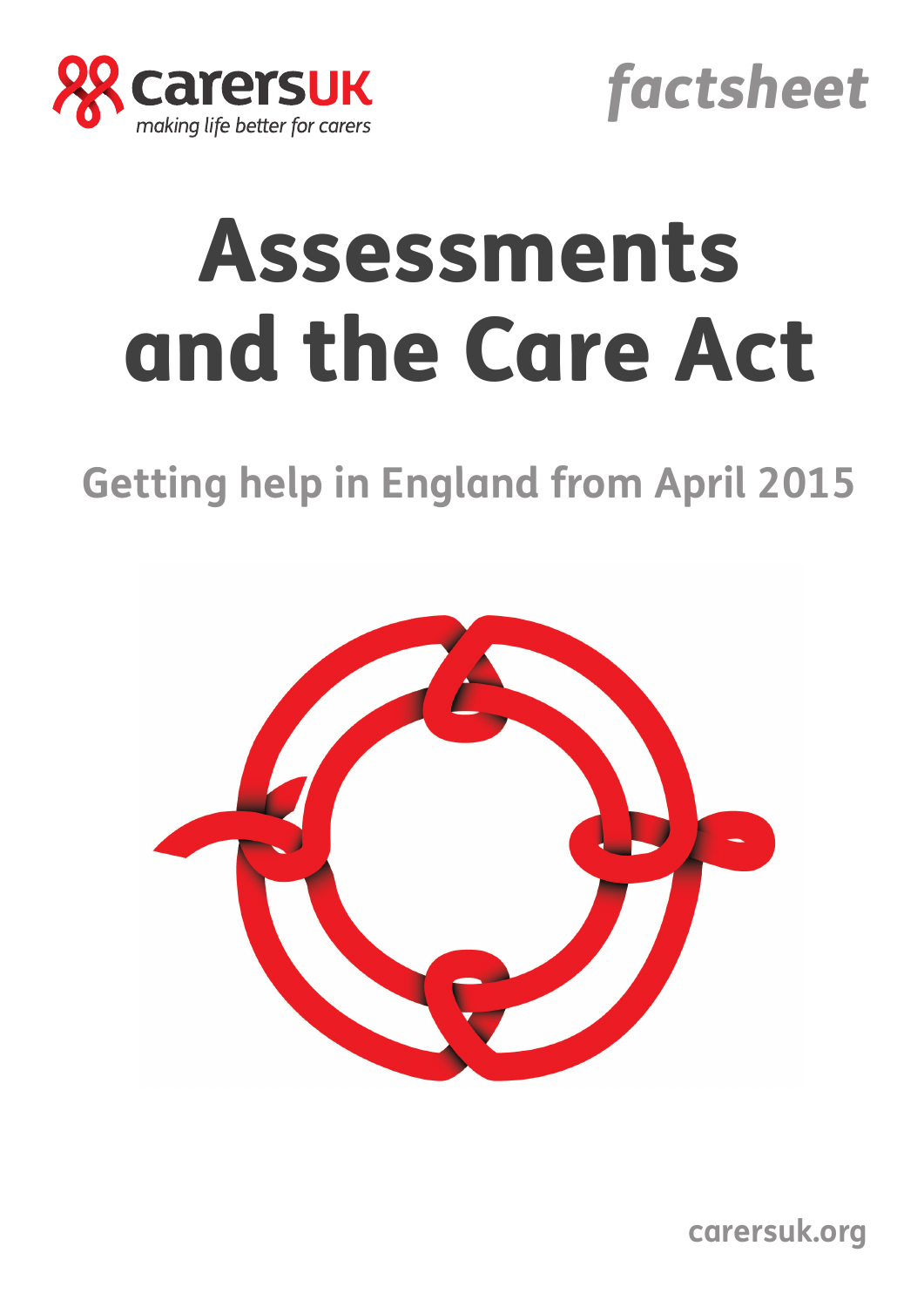



### **This factsheet contains information about the new system of care and support that will come into place in England on 1 April 2015.**

The Care Act 2014 and the Children and Families Act 2014 strengthen the rights and recognition of carers in the social care system, and will both come into effect in April 2015.

New rights entitle carers and the people they care for to a clear right to an assessment of their needs regardless of their income and finances or their level of need. Young carers and the parents of disabled children are also included in the new system.

The benefit of having an assessment is that it will identify care and support needs and provide information and advice about services aimed at meeting those needs.

### **Contents**

| For carers                               |    |
|------------------------------------------|----|
| For adults who require care and support  | 10 |
| The whole family approach                | 16 |
| For disabled children and their families | 17 |
| For young carers                         | 20 |
| For people in transition to adulthood    | 21 |
| Moving areas                             | 21 |
| Charging                                 | 74 |
| Complaints                               | 25 |
| Appendix                                 | 26 |
| Further help                             | 29 |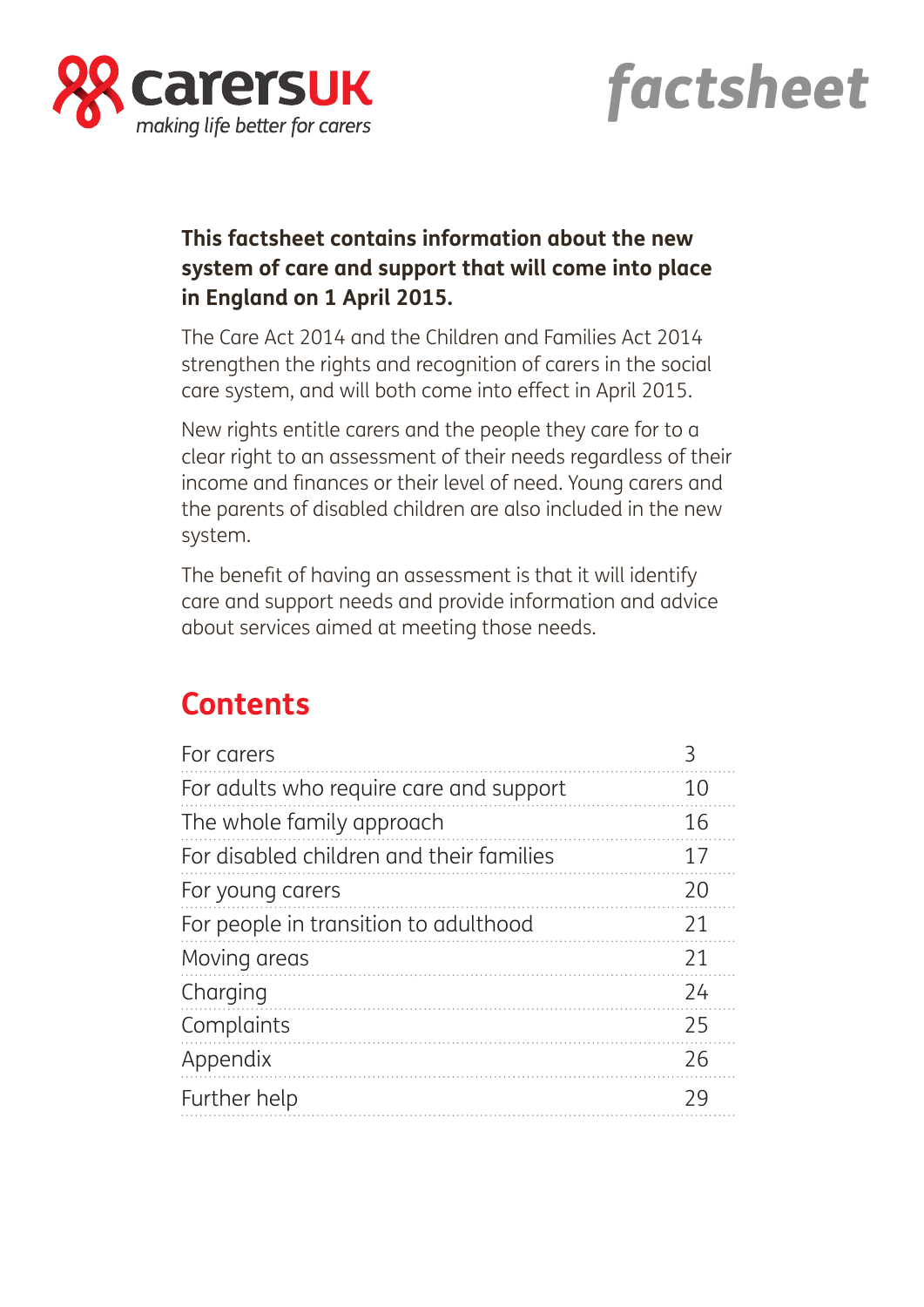# **For carers**

### **Stage 1: Assessing your support needs**

### **What is a carer's assessment?**

A carer's assessment is for adult carers of adults (over 18 years) who are disabled, ill or elderly. It is an opportunity to discuss with your local council what support or services you need. The assessment will look at how caring affects your life, including for example, physical, mental and emotional needs, and whether you are able or willing to carry on caring.

### **Who can have a carer's assessment?**

Any carer who appears to have needs for support should be offered an assessment by social services.

As a carer you will be entitled to an assessment regardless of the amount or type of care you provide, your financial means or your level of need for support. You can have an assessment whether or not the person you care for has had a community care assessment/needs assessment, or if the local council have decided they are not eligible for support.

If you and the person you care for agree, a combined assessment of both your needs can be undertaken at the same time.

If you are sharing caring responsibilities with another person, or more than one person, including a child under 18, you can each have a carer's assessment. You don't necessarily have to live with the person you are looking after or be caring full-time to have a carer's assessment. You may be juggling work and care and this is having a big impact on your life.

### **How do you get a carer's assessment?**

As a carer you should be offered an assessment by the local council adult social services department of the person you are looking after. If you have not been offered one, you should contact them by phone, in writing or on-line, and ask for a carer's assessment or for a review of your support plan. If you want to, you can ask for an assessment before you take up your caring role.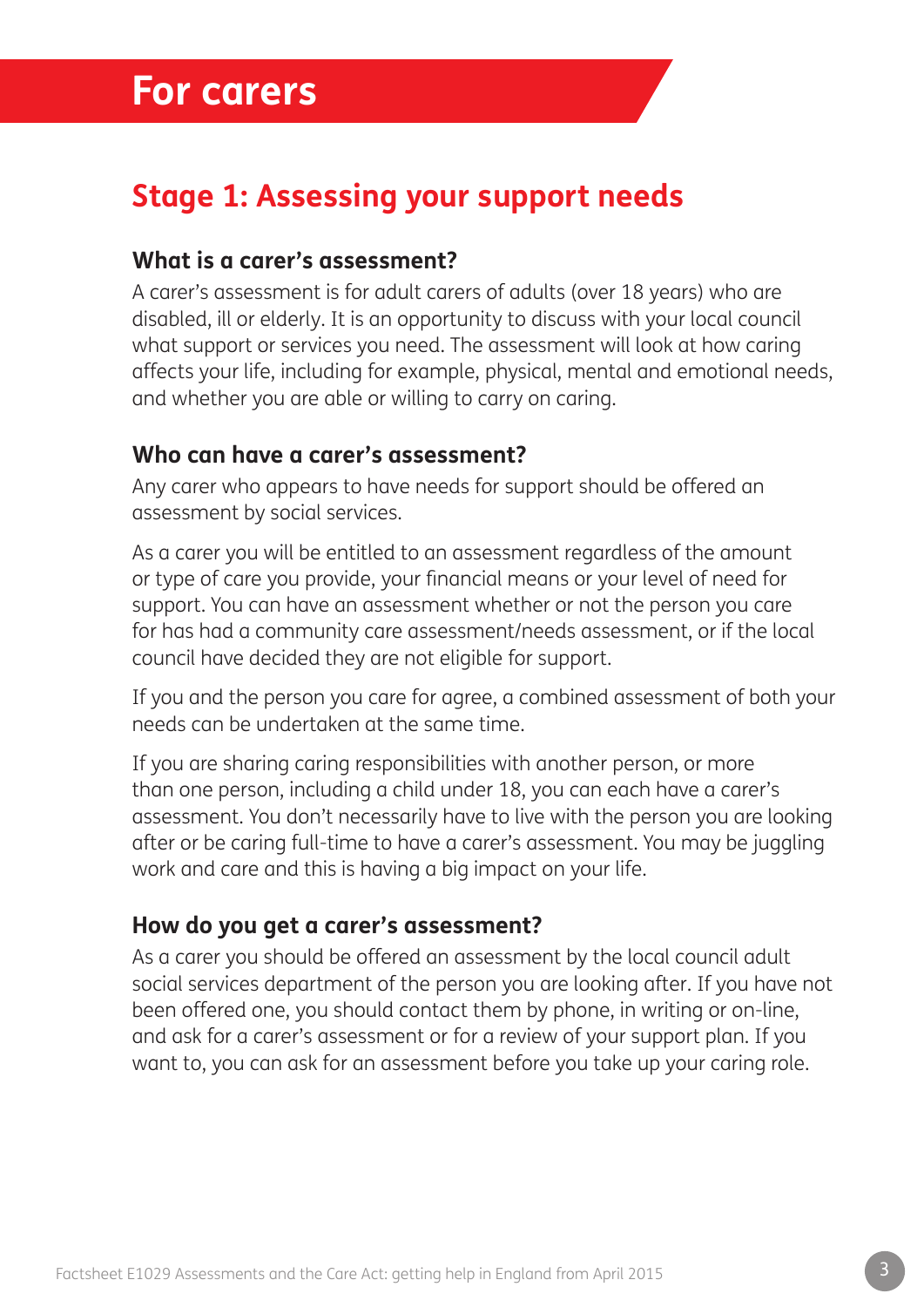### **How do you prepare for a carer's assessment?**

In preparation for your assessment, it is useful to give yourself some time to think about how caring affects you. It's also important to start thinking about any help that would make a difference to you as a carer. This will help when you discuss things that social services have to consider when doing a carer's assessment. For a list of questions which should give you a clear idea of the help you may need, see the appendix on page 26.

Bear in mind that you might not know about all the types of help that could be available, the assessment is to help the council understand what things you are having problems with.

Social services must give you information about the assessment in advance – for example a list of the questions they will ask. They may give you a form to write down your thoughts to these questions before the carer's assessment. Often this is referred to as a self-assessment questionnaire. Alternatively you may find it helpful to write some notes for yourself, and talk to family or friends to help you think about your needs.

### **How is the carer's assessment carried out?**

The law says that all assessments must be carried out in a manner which:

- > is appropriate and proportionate to your needs and circumstances
- > ensures that you are able to participate effectively in the assessment
- > has regard to your choices, wishes and the outcomes you want to achieve
- > takes account of the level and severity of your needs

If the assessment involves a meeting, it should be carried out in a convenient and private place, usually at your home or at a council office. Meetings are likely to be part of the process if the person you care for is having an assessment as well. It is your choice about whether the person you care for is present or not. If it helps, you can have a family member, a friend or a Carers Support Worker from a carers organisation with you.

Assessments can be done over the phone or online, but this should only happen if you agree. If you think you can easily express your needs over the phone or online then this method may be the right one for you. Online or telephone assessments are unlikely to ever be appropriate for people who lack capacity or have difficulties with communication.

Your council may carry out a supported self-assessment. This could involve you filling in a self- assessment questionnaire, and then being contacted by the council to discuss what you have written on the form.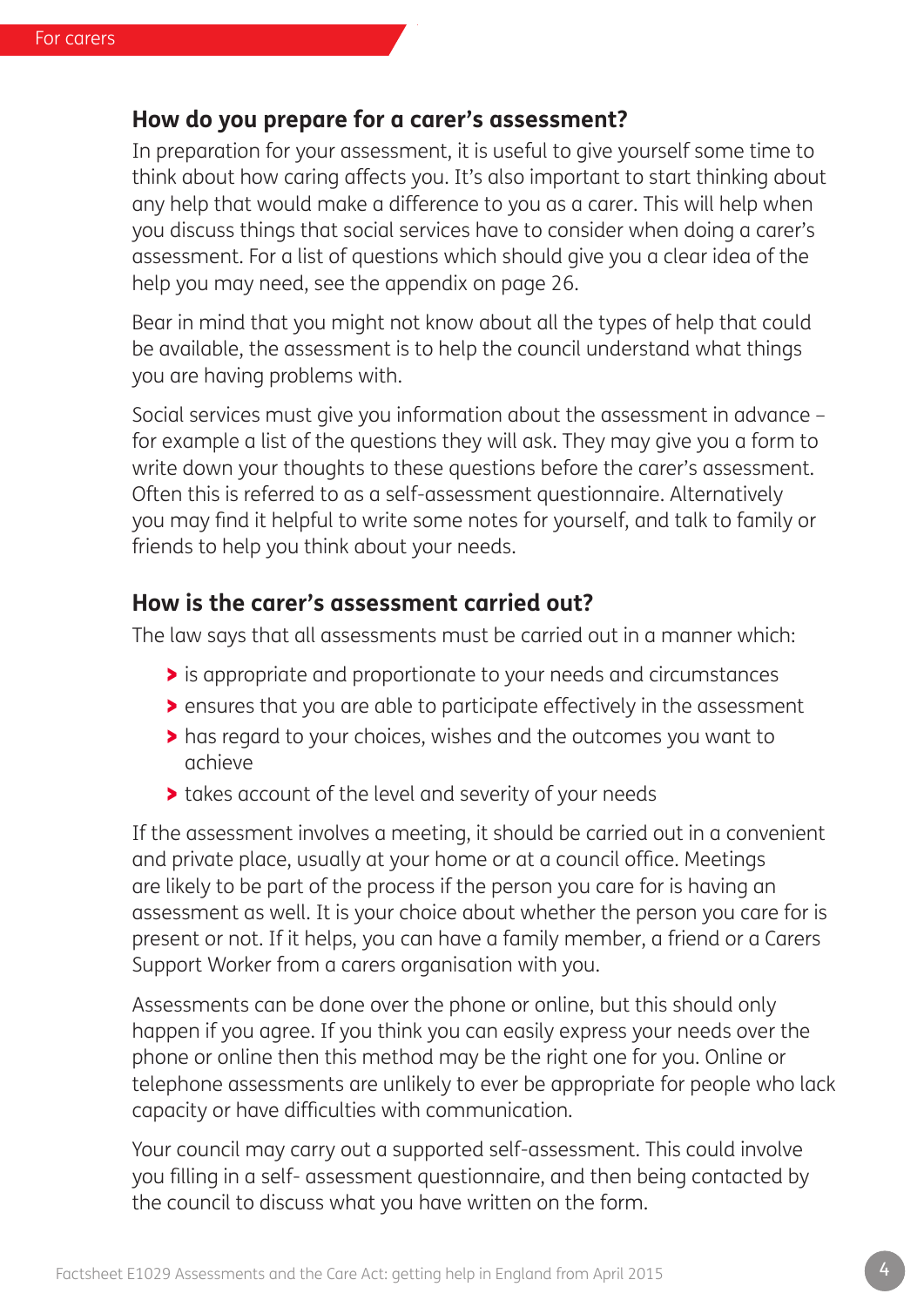In some areas, local organisations may be asked to carry out the assessment, but arrangements should still be made through your local council and they should explain who will carry out the assessment. The assessment should be carried out by a social worker or another trained professional.

The assessment will consider whether or not your caring role impacts on your health or prevents you from achieving outcomes, for example staying in work or having a social life, and what could be done to help you combine these things with caring. It should cover:

- > your caring role and how it affects your life and wellbeing
- > your health physical, mental and emotional issues
- > your feelings and choices about caring
- > work, study, training, leisure
- > relationships, social activities and your goals
- > housing
- > planning for emergencies (such as a Carer Emergency Scheme) the local council should be able to tell you more about what they can do to help you plan for an emergency

You should be asked about these issues, if not you can raise them yourself. The aim of the assessment is to help you get the support that you need. So it's best to give your honest opinion about your caring role, the care you provide and your feelings about being a carer. Remember to look at the list of questions in the appendix on page 26 of this factsheet.

### **Independent advocate**

The council must provide you with an independent advocate to assist you in the assessment process (and after) if:

- > without support you would have 'substantial difficulty' in communicating your wishes, or understanding, retaining and assessing information during the assessment *and*
- > there is no other appropriate person who is able and willing to help you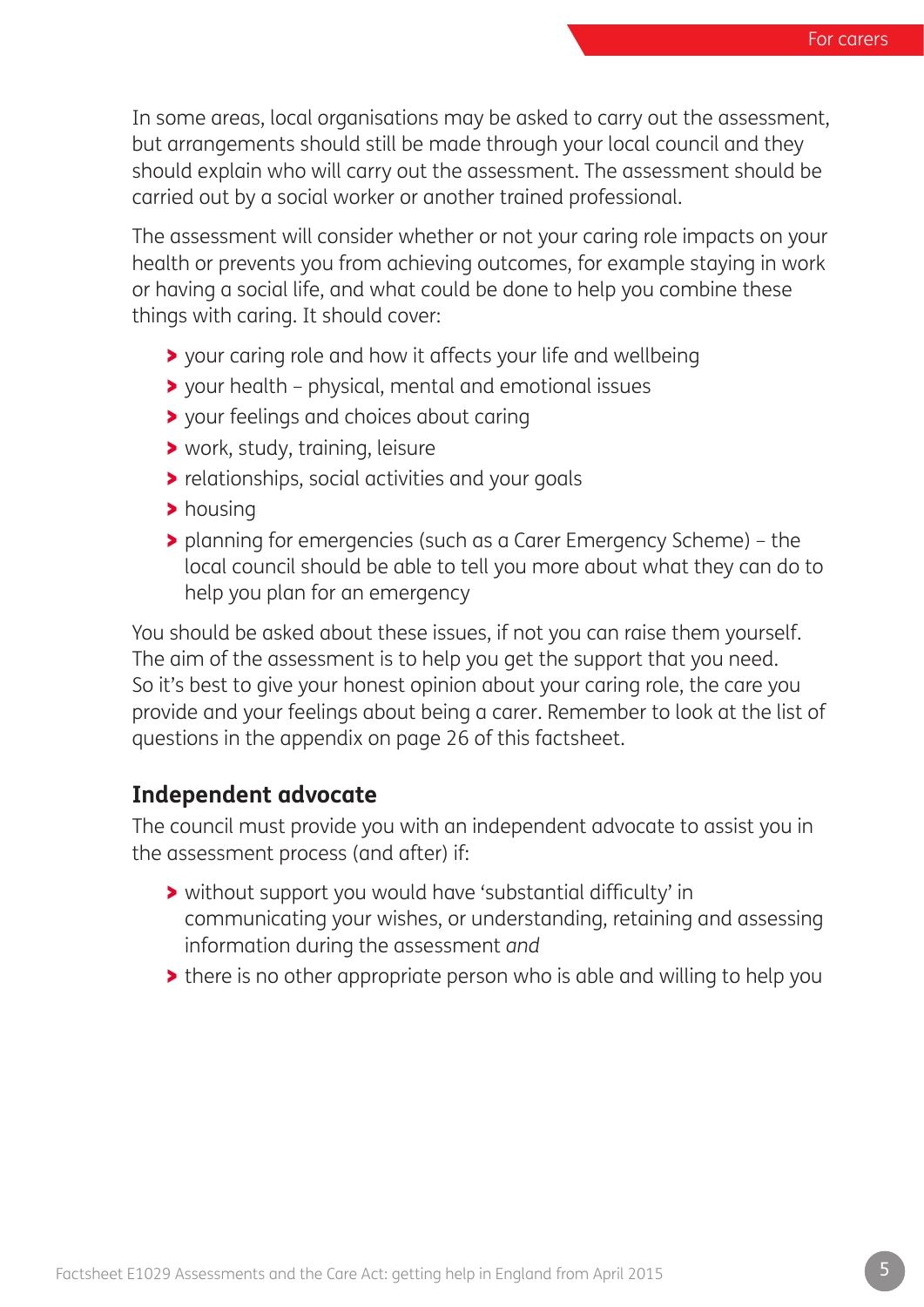### **Stage 2 – Looking at whether your needs are eligible for support**

### **How will the local council decide if my needs as a carer are eligible for their support?**

The Care Act introduces national rules for deciding who is eligible for care and support. But it will still be for local councils to make the decision about whether or not your needs meet the rules and so whether you have what the law calls eligible needs.

You will meet the eligibility criteria if there is likely to be a significant impact on your wellbeing as a result of you caring for another person. There are three questions the council will have to consider in making their decision:

- > Are your needs the result of you providing necessary care?
- > Does your caring role have an effect on you?
- > Is there, or is there likely to be, a significant impact on your wellbeing?

If the answer to all three questions is yes, then you will have eligible needs. These questions are explained in more detail below.

#### **Are your needs the result of you providing necessary care?**

The council could decide that the care you provide is not necessary, that the cared for person could do the things you do themselves. Or they could decide that your needs or problems are the result of something other than your caring role.

#### **Does your caring role have an effect on you?**

The effect on you must be either:

- > your physical or mental health is at risk of getting worse, *or*
- > you are unable to achieve at least one of the following outcomes:
	- **•** look after any children you have responsibilities for
	- **•** provide care to any other person
	- **•** maintain your home in a fit and proper state
	- **•** eat properly and maintain proper nutrition
	- **•** maintain and develop your relationships with family and friends
	- **•** take part in any education, training or volunteering you may wish to
	- **•** time for social activities, hobbies etc.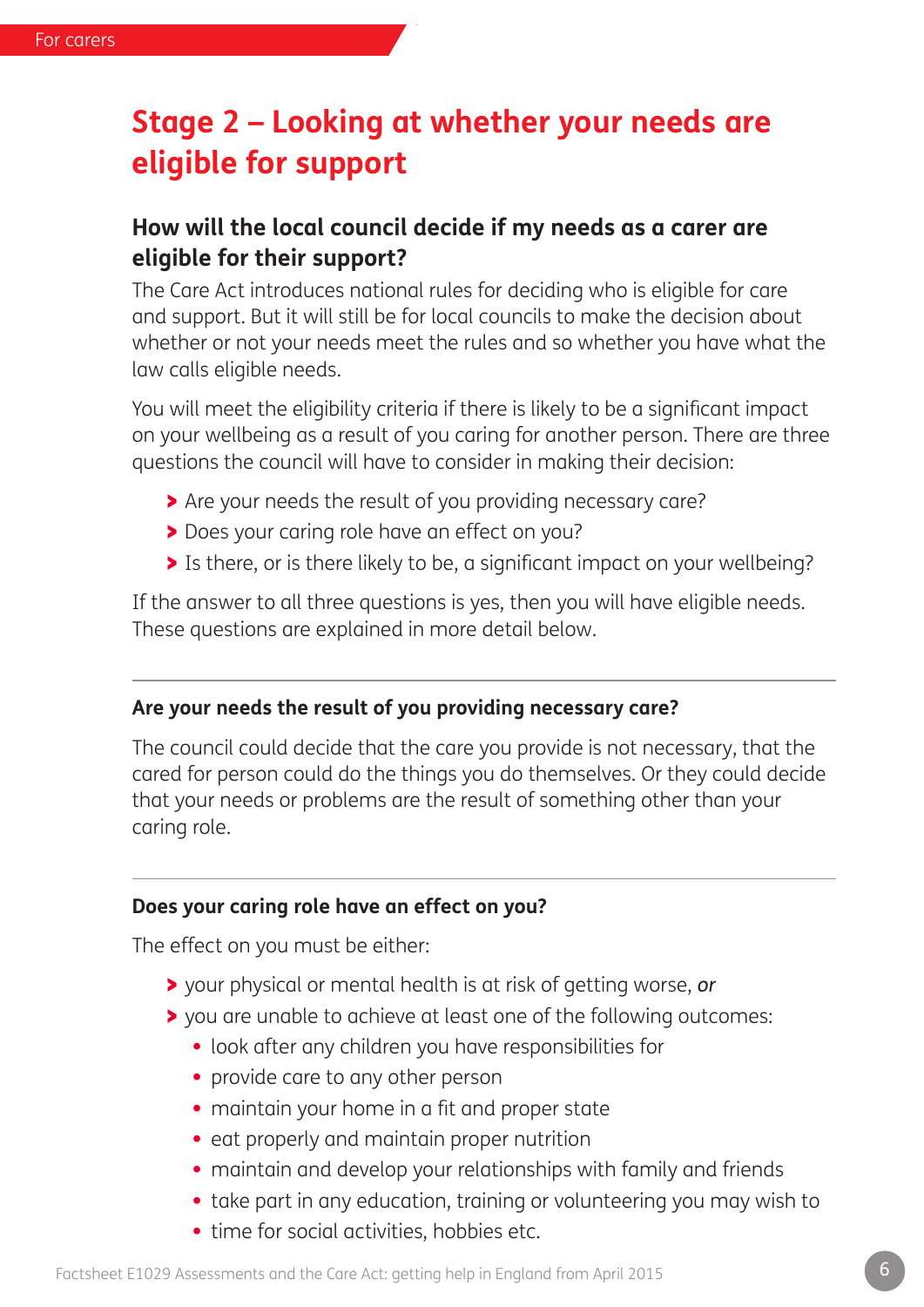In considering whether or not you can achieve the above outcomes, the law states that the council must take into account any difficulties you have. You will be considered unable to achieve the outcome if you:

- > need assistance to achieve the outcome
- > can achieve the outcome unaided but experience pain, distress or anxiety
- > can achieve the outcome unaided but doing so endangers, or may endanger your or another person's health and safety

### **Is there, or is there likely to be, a significant impact on your wellbeing?**

'Wellbeing' is defined in the Care Act. The definition is very broad and includes things like social and economic wellbeing, personal dignity, control over your day to day life, participation in education, work or social activities, relationships with other people, having suitable accommodation, protection from abuse and neglect.

'Significant' is not defined in law, and so should be given its everyday normal meaning. If you think the effect on you is noticeable or important, this could count as significant.

Although the Care Act does not define what counts as a significant impact on your wellbeing , it does list a number of things that the council must take into account when considering the issue. These are:

- > you are best-placed to judge your wellbeing
- > your views, wishes, feelings and beliefs should be taken in to account
- > the importance of reducing existing needs, and preventing or delaying the development of needs
- > decisions should be based on you circumstances, not assumptions about you
- > you should be able to participate as fully as possible in decision making
- > the needs of the carer and cared for person need to be balanced
- > the need to protect people from abuse and neglect
- > any restrictions on rights or freedoms should be kept to the minimum possible

If your level of need varies the local council must take this into consideration so that a full picture of your level of need is developed. The reason for the variation is not important, it can be because the condition of the person you care for fluctuates from day to day or week to week, or because you have other responsibilities that can affect you from time to time.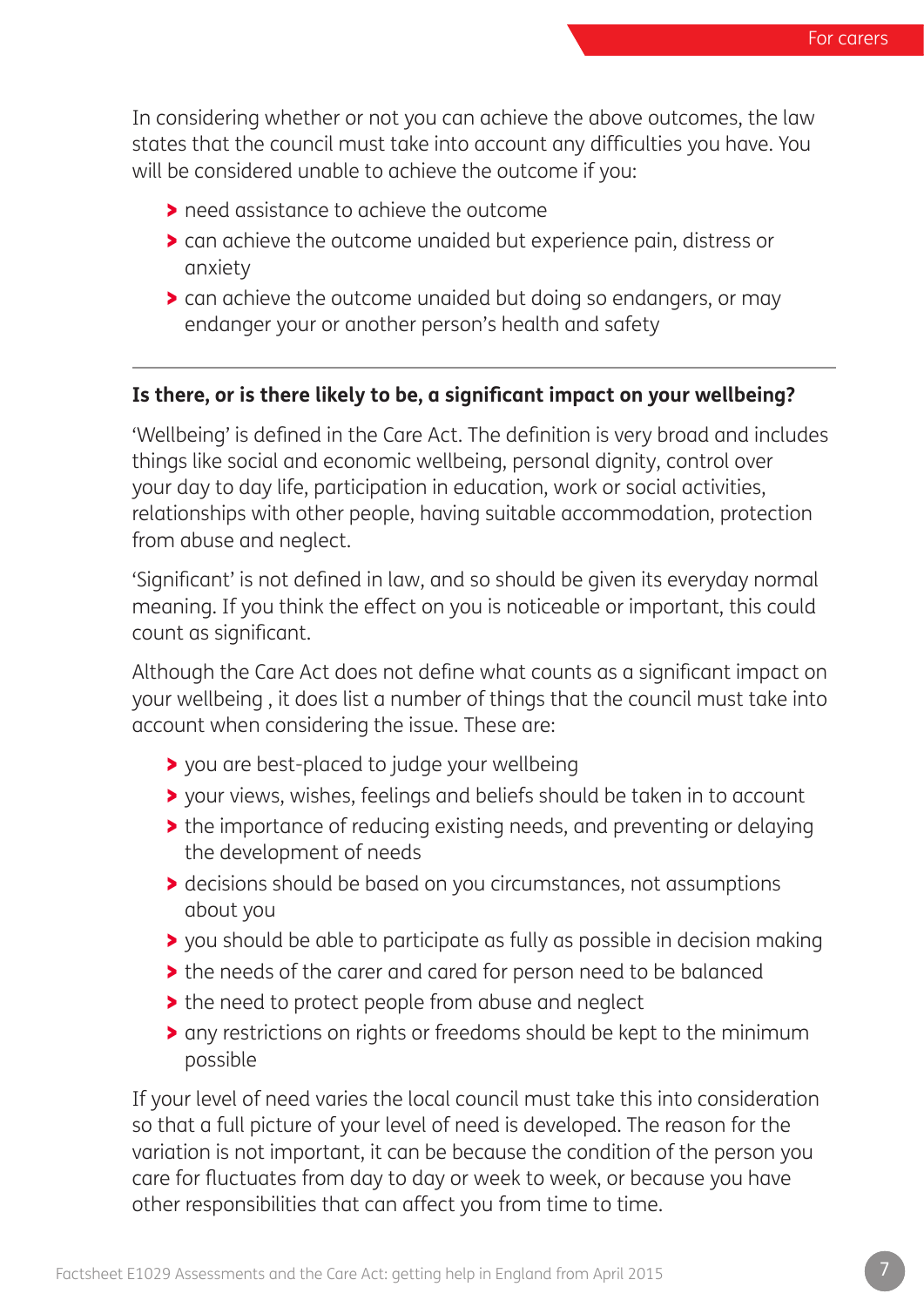### **Stage 3 - What help you might get after a decision about your needs**

### **Information and advice**

Everyone, including those whose needs are considered not to be eligible for support must receive information and advice from the local council on the following:

- > details of the needs that have been identified
- > how to access care and support
- > the care providers and services they can choose from in their locality
- > how to obtain financial advice
- > how to raise concerns about safeguarding, ie what to do if you are worried that a vulnerable person is at risk of harm or neglect
- > how to access preventative services that could delay or prevent your needs from increasing

If the decision is that you are not eligible for care and support, advice and information may be all you receive from your local council. This advice and information should be relevant to your specific circumstances and the local area you live in. It could for example include information about a local carers support service.

### **Care and support plan**

If your local council decides that your needs are eligible they must consider how those needs could be met. If there is a charge for any of the services they intend to provide they then must carry out a financial assessment. If your income and savings are above a threshold then you will not be eligible for care and support. You can ask the council to meet your eligible needs, but you would have to pay – see page 24 for more details.

Some of the services you are offered or referred to may be free or not charged for regardless of whether or not your income and savings are above the threshold.

If your income and savings are not above the threshold, the local authority will have to discuss with you which of your eligible needs you want it to meet and then agree a care and support plan with you. The plan must include:

- > details of the needs identified in the assessment
- > which needs meet the eligibility criteria
- > which needs the council is going to meet, and how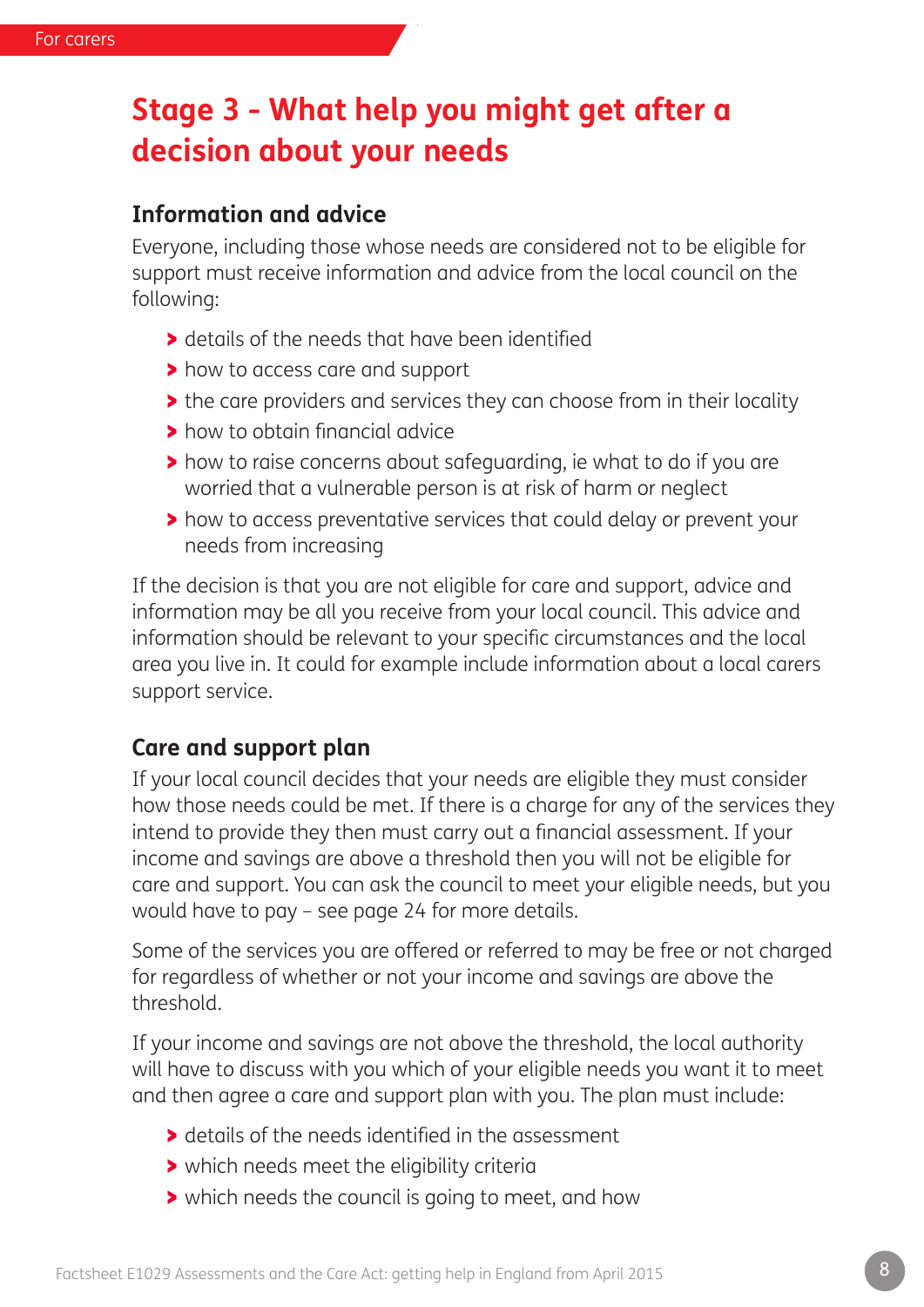- > the outcomes that you want to achieve
- > information about the personal a budget available (the amount of money that the local council has worked out it will cost to arrange the necessary care and support for you)
- > information and advice to support you in your role as a carer and address your needs
- > information about direct payments

The local council may not directly provide you with services that you wish to receive. Instead you can request a direct payment so that you can arrange your own services. Sometimes local councils may make arrangements with other providers including charities who can provide the services to you.

Some examples of the kind of help that could be available to you as a carer if you are eligible for support:

- > help getting around: taxi fares, driving lessons, repairs and insurance costs for a car where transport was crucial
- > technology to support you: mobile phone, computer where it is not possible to access computer services from a local library
- > help with housework or gardening
- > help to relieve stress, improve health and promote wellbeing such as gym membership

Often it is agreed that the best way to help you the carer is by providing services to the person you care for, for example:

- > changes to the disabled person's home to make it more suitable
- > equipment such as a hoist or grab rail
- > a care worker to help provide personal care at home
- > a temporary stay in residential care/respite care
- > meals delivered to the disabled person's home
- > a place at a day centre
- > assistance with travel, for example to get to a day centre
- > laundry services
- > replacement care so you can have a break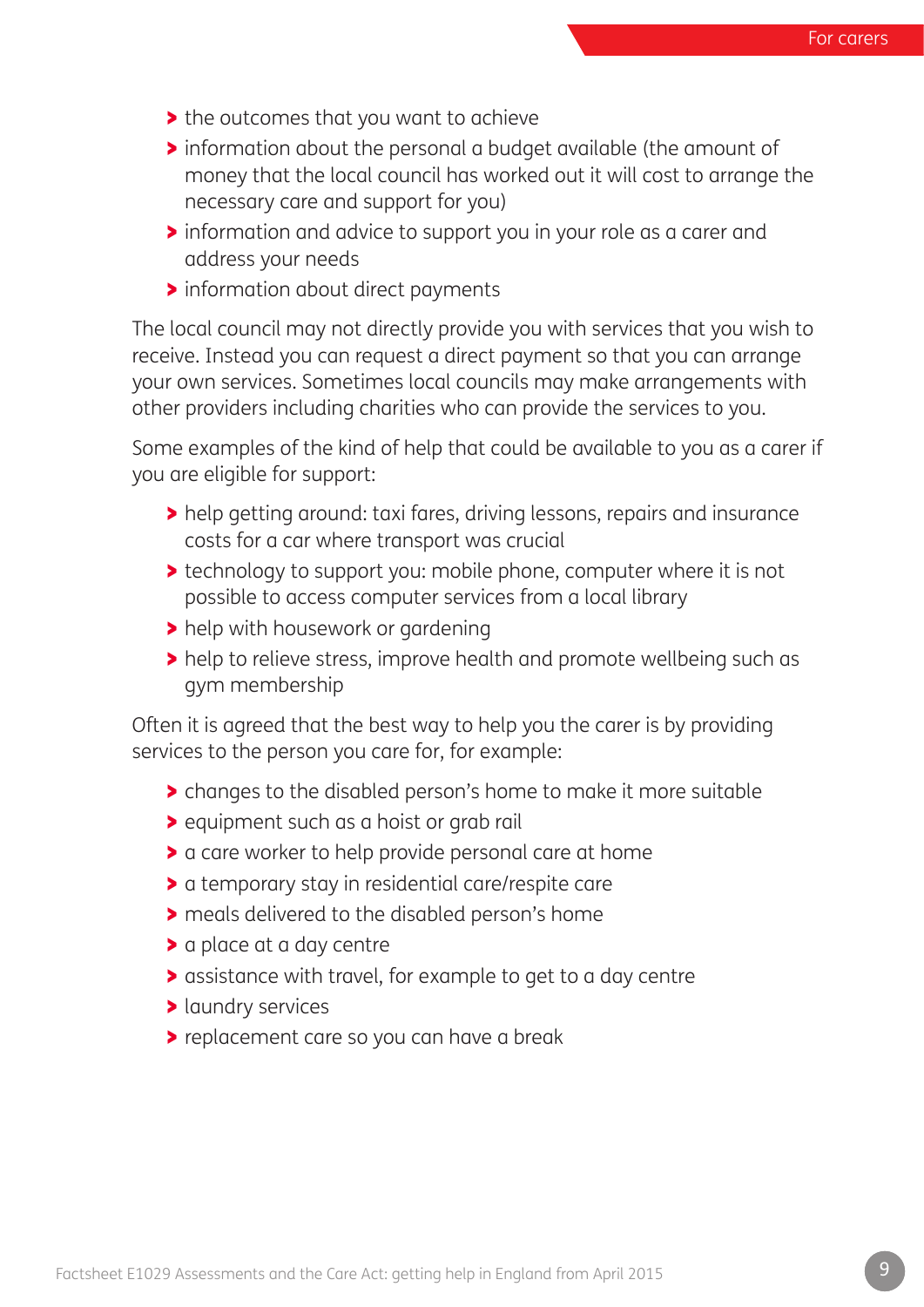# **For adults who require care and support**

# **Stage 1 – Assessing the needs of an adult**

### **What is a needs assessment?**

A needs assessment is for adults (18 years and over) who may need help because of a disability, ill health or old age. It must look at a person's physical, mental and emotional needs, with a clear duty on the local council to consider the following:

- > the person's needs and how that impacts on their care
- > the things that matter to the person, for instance, a need to help with getting dressed or support to get to work
- > the person's choices and goals, for example if they wish to take up a new activity or maintain relationships, and preferences for their day-today care
- > the types of services, information, advice, facilities and resources which will prevent or delay further needs from developing, helping the person stay well for longer (for example, the local council may offer the person a period of reablement to reduce needs and regain skills, before completing the assessment)
- > the needs of the family of the person being assessed

### **When should an adult receive a needs assessment?**

The duty for local councils to assess an adult with care and support needs is triggered by the appearance of need, and must be carried out regardless of the 'level' of those needs or the person's financial resources. This is called a needs assessment. Even if you as the carer are providing all the care the person needs, they are still entitled to an assessment.

As a carer you are entitled to be involved in the assessment if the person you care for wishes.

### **How do you prepare for a needs assessment?**

In preparation for the assessment, it is useful for you and the person you care for to take some time to think about their physical, mental and emotional needs, including their goals, wishes and preferences.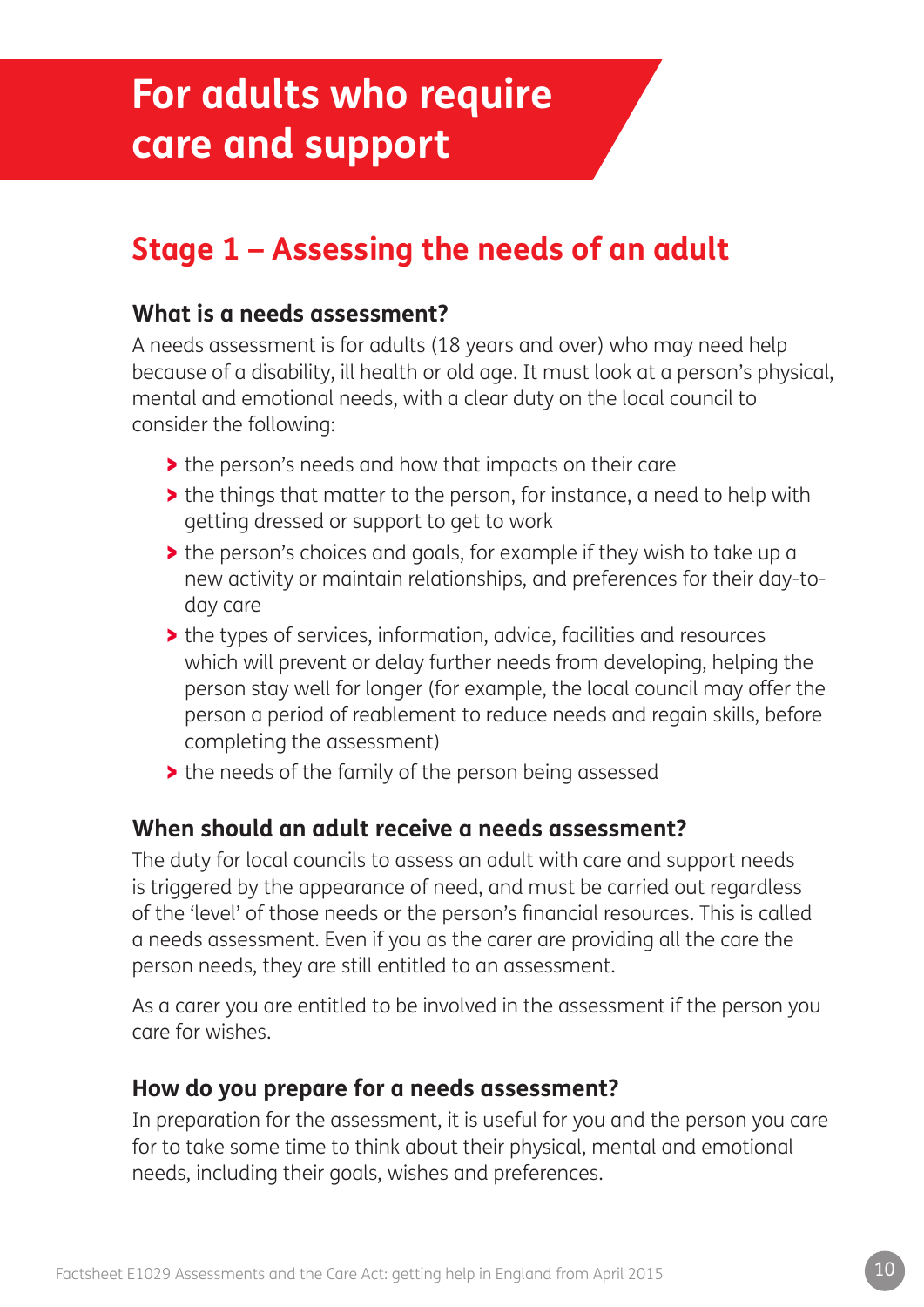### **How is a needs assessment carried out?**

If the person you care for has not been offered an assessment, you should contact your local council by phone, in writing or on-line, and ask for one.

The assessment meeting will normally be carried out face to face, usually by a social worker or another trained professional. The meeting should be carried out in a convenient and private place, usually at the cared for persons home. If it helps, you can have a family member, a friend or a support worker from a carers organisation with you.

Assessments can be done over the phone or online, but this should only happen if you agree. If you think you can easily express your needs over the phone or online then this method may be the right one for you. Online or telephone assessments are unlikely to ever be appropriate for people who lack capacity or have difficulties with communication.

In some areas, social services ask local organisations to carry out the assessment, but arrangements should still be made through social services. Your local council should explain who will carry out the assessment, and the assessor should be trained. Where particularly complex needs are involved, an assessor with specialist expertise or knowledge should be involved.

If the adult agrees and has capacity, they may also carry out a selfassessment. The local council will still be involved to help support the process, and to be satisfied that the person has identified all of their needs.

The law says that local councils should apply an appropriate approach to enable the person being assessed to have their needs and wishes heard, such as to allow as much contact with the local council as they need.

### **Independent advocate**

The council must provide the person you care for with an independent advocate to assist them in the assessment process (and after) if:

- > without support they would have 'substantial difficulty' in communicating their wishes, or understanding, retaining and assessing information during the assessment *and*
- > there is no other appropriate person who is able and willing to help them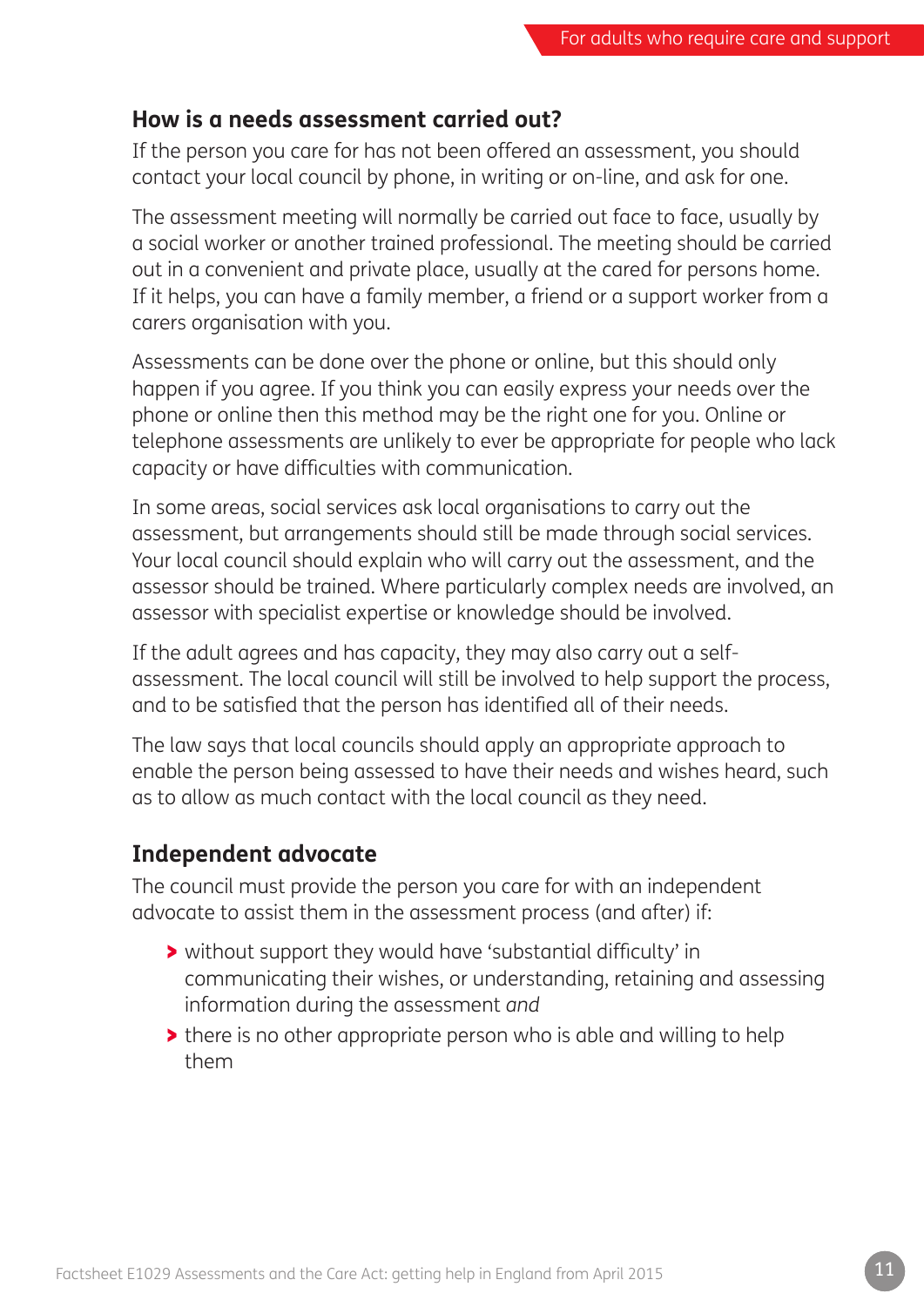## **Stage 2 – Looking at whether the adult's needs are eligible for support**

### **How will the local council decide if the adult I am caring for is eligible for their support?**

The Care Act introduces national rules for deciding who is eligible for care and support. But it will still be for local councils to make the decision about whether or not the adult's needs meet the rules and so can be considered as having what the law calls eligible needs.

Importantly, the fact that an adults needs are currently being met by a carer is irrelevant in deciding whether or not the adult meets the eligibility criteria.

There are three questions the council will have to consider in making their decision:

- > Does the person you care for have care and support needs as a result of a physical or mental condition?
- > Due to care and support needs is the person you care for unable to achieve or meet two or more desired goals or outcomes?
- > Is there, or is their likely to be a significant impact on the person's wellbeing?

If the answer to all three questions is yes, then the person you care for will have eligible needs for care and support. These questions are explained in more detail below.

### **Does the person you care for have care and support needs as a result of a physical or mental condition?**

This can include physical, mental, sensory, learning or cognitive disabilities or illnesses, substance misuse or brain injury. There is no need for a formal diagnosis.

### **Due to care and support needs is the person you care for unable to meet two or more desired goals or outcomes?**

The desired goals or outcomes are:

- > eat properly and maintain proper nutrition
- > maintain personal hygiene
- > manage toilet needs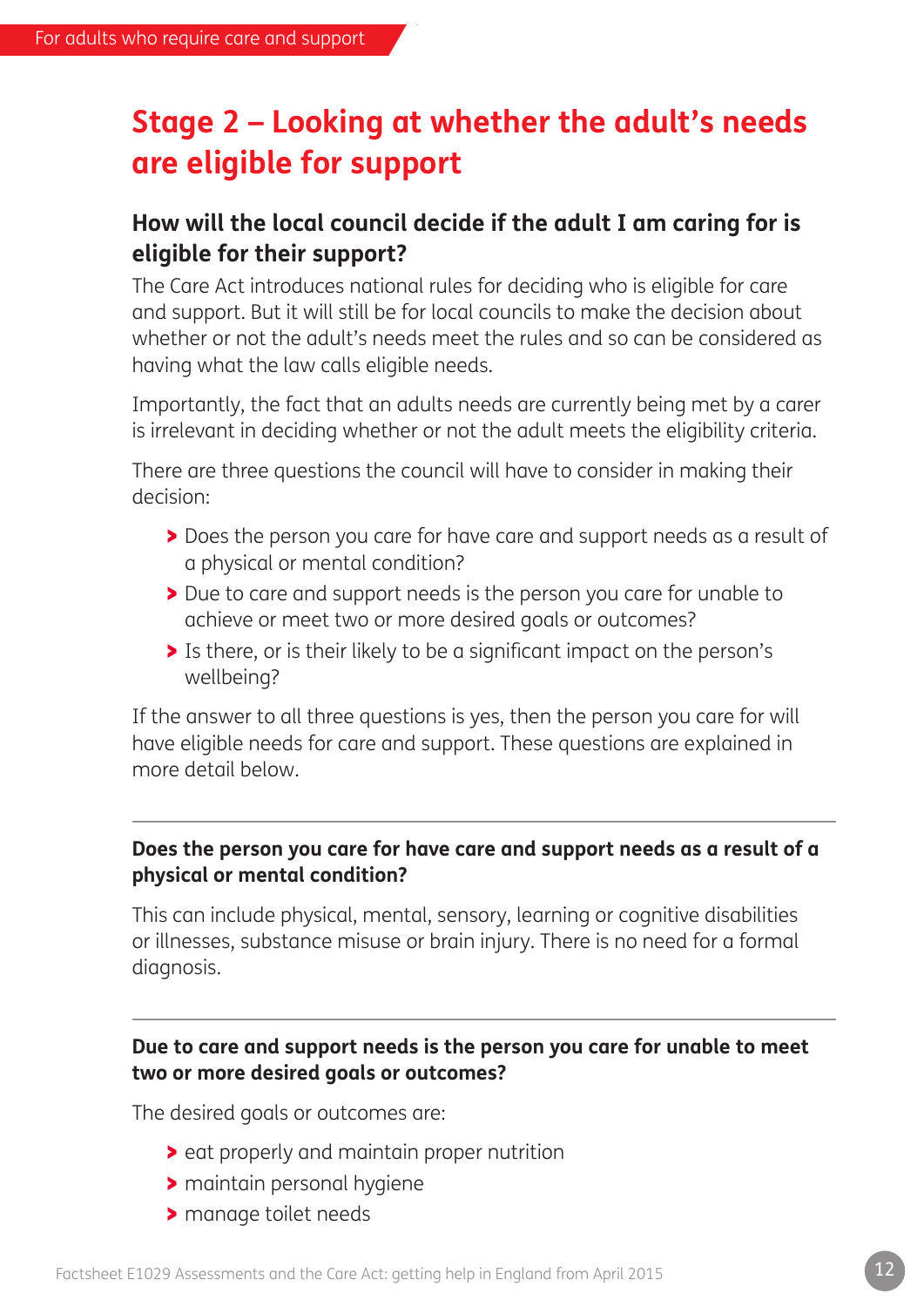- > dress appropriately
- > able to use and move about the home safely
- > maintain their home in a fit and proper state
- > maintain and develop relationships with family and friends
- > take part in any education, training or volunteering they may wish to
- > be able to participate in social activities, hobbies and make use of public transport and local services
- > look after any children they have responsibilities for

In considering whether or not they can achieve the above outcomes, the law states that the council must take into account any difficulties they have. They will be considered unable to achieve the outcome if they:

- > need assistance to achieve the outcome
- > can achieve the outcome unaided but experience significant pain, distress or anxiety
- > can achieve the outcome unaided but doing so endangers, or may endanger their or another person's health and safety
- > can achieve the outcome with assistance, but it takes significantly longer than would normally be expected

### **Is there, or is their likely to be a significant impact on the persons wellbeing?**

'Wellbeing' is defined in the Care Act. The definition is very broad and includes things like personal dignity, control over your day to day life, participation in education, work or social activities, relationships with other people, having suitable accommodation, protection from abuse and neglect. There is clearly some overlap with the list of outcomes above.

'Significant' is not defined in law, and so should be given its everyday normal meaning. If you think the effect is noticeable or important, this could count as significant.

Although the Care Act does not define what counts as a significant impact on wellbeing , it does list a number of things that the council must take into account when considering the issue. These are:

- > the adult is best-placed to judge their own wellbeing
- > their views, wishes, feelings and beliefs
- > the importance of reducing existing needs, and preventing or delaying the development of needs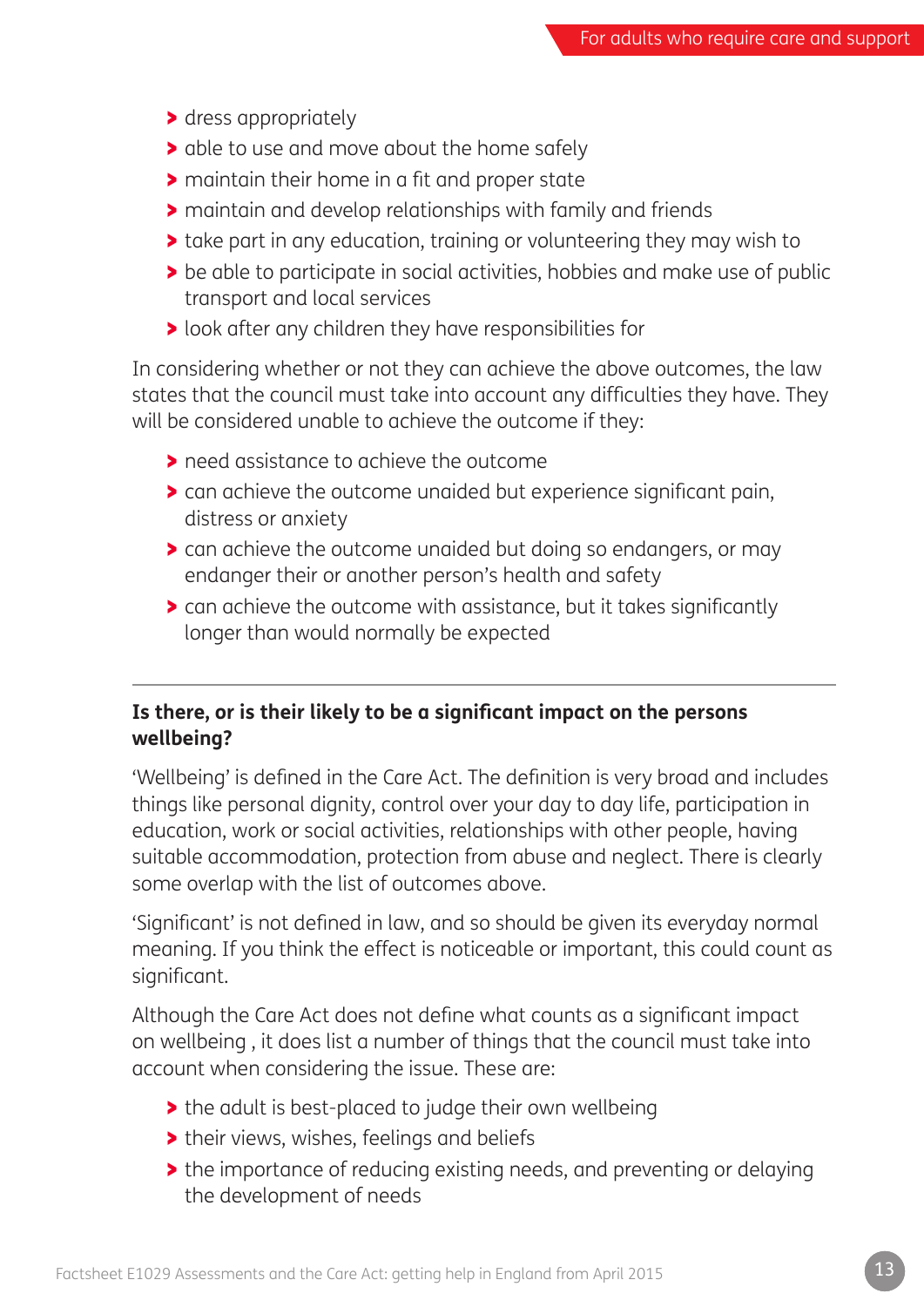- > decisions should be based on the adults circumstances, not assumptions about them
- > they are able to participate as fully as possible in decision making
- > balancing the needs of the carer and cared for
- > the need to protect people from abuse and neglect, ie what to do if you are worried that a vulnerable person is at risk of harm or neglect
- > any restrictions on a person's rights or freedom should be kept to the minimum possible

If the adult's level of need changes because of their condition (for example, if there are days when tasks can be completed and days when they cannot), the local council must take this into consideration so that a full picture of the adult's level of need is developed.

## **Stage 3 - What help they might get after a decision about their needs**

### **Information and advice**

Everyone, including adults whose needs are considered not to be eligible for support must receive information and advice from the local council on all of the following:

- > details of the needs that have been identified
- > how to access care and support
- > the care providers and services they can choose from in their locality
- > how to obtain financial advice
- > how to raise concerns about safeguarding, ie what to do if you are worried that a vulnerable person is at risk of harm or neglect

### **Care and support plan**

If your local council decides that the adult you care for has eligible needs, they must consider how those needs could be met. If there is a charge for any of the services they intend to provide they then must carry out a financial assessment. If the income and savings of the person you care for are above a certain threshold then they will not be eligible for care and support. They could ask the council to meet their eligible needs, but would have to pay – see page 24 for more details.

Some of the services they are offered or referred to may be free or not charged for regardless of whether or not their income and savings are above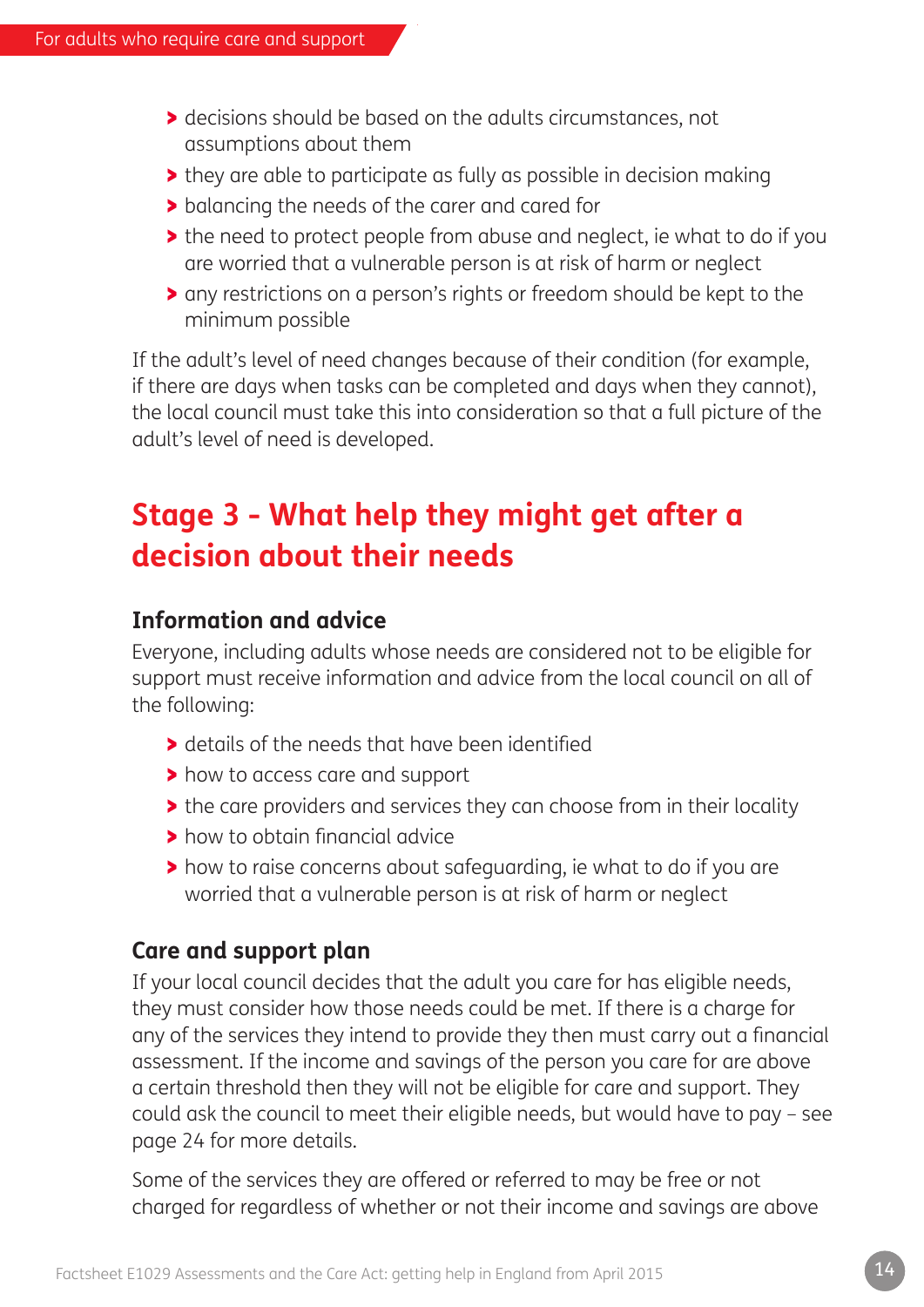the threshold.

If all the adult's needs are already being met then the local council do not have to meet these needs. Therefore it is important for you to be clear during the assessment about the level of care you are willing and able to provide.

As a carer you are entitled to be involved in this process if the person you care for agrees to this, and the local council must do everything it reasonably can to reach agreement with the person (and you as their carer where appropriate) about how their needs should be met.

The care plan must also include a personal budget (the amount of money that the local council has worked out it will cost to arrange the necessary care and support for that person).

If the income and savings of the person you care for are not above the threshold, the local authority will have to discuss with them which of their eligible needs they want it to meet and then agree a care and support plan with them.

As part of the care plan the local council could do the following for the person you care for:

- > provide them with services themselves
- > provide them with services through another organisation
- > provide them (or someone on their behalf) with money so that they can arrange and pay for their own services (called a direct payment)

**Note:** The person you care for is entitled to request direct payments. The local council must agree that the service meets the eligible need. For more information on direct payments visit carersuk.org/directpayments

Here are some examples of services that may be offered where an adult's needs are eligible for support:

- > changes to the disabled person's home to make it more suitable
- > equipment such as a hoist or grab rail
- > a care worker to help provide personal care at home
- > a temporary stay in residential care/respite care
- > meals delivered to the disabled person's home
- > a place at a day centre
- > assistance with travel, for example to get to a day centre
- > laundry services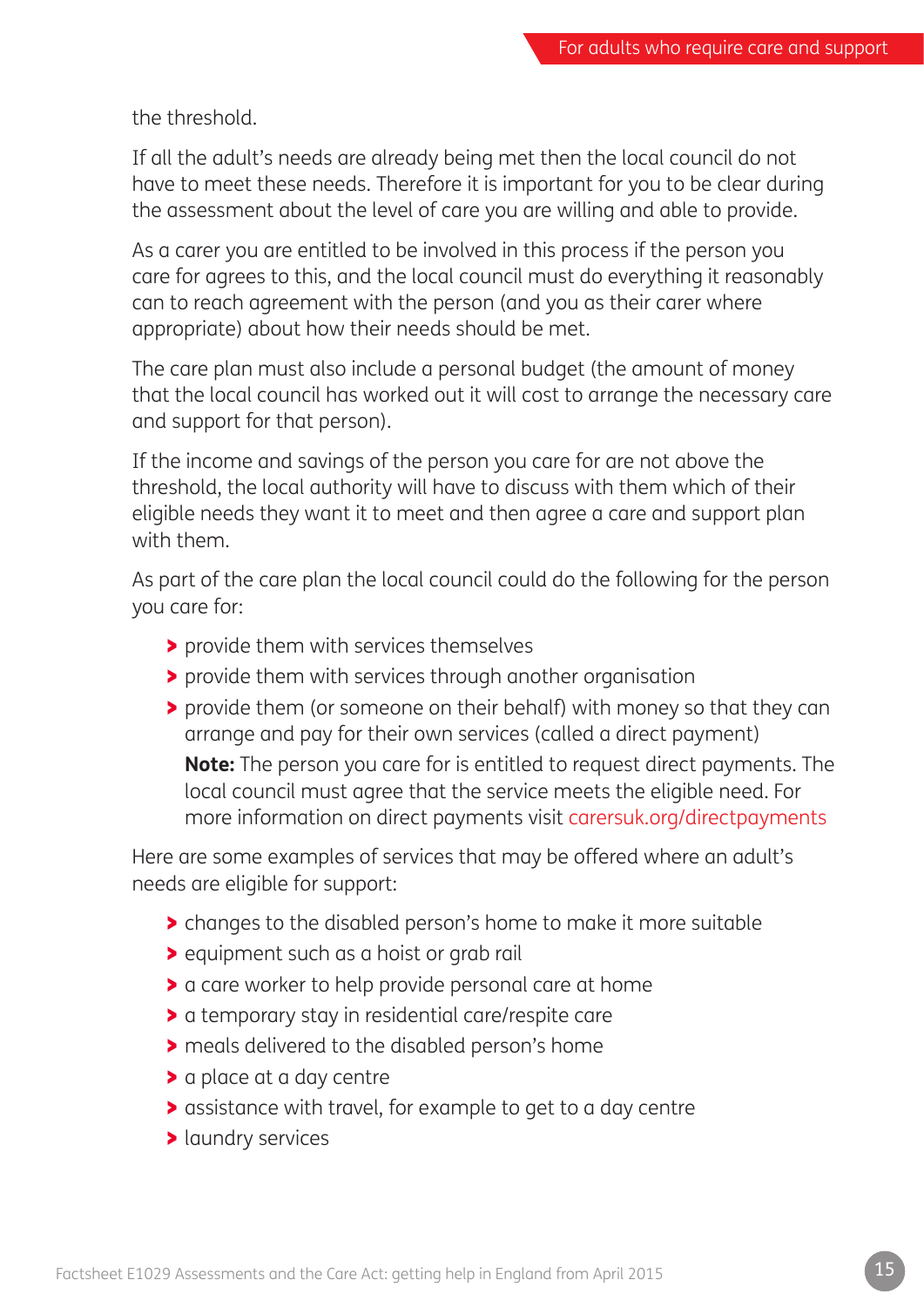# **The Whole Family Approach**

When carrying out any assessment, local councils are expected to adopt what is called a whole family approach. This means considering how the needs of the person being assessed impacts on other family members, or anyone in their support network.

There are few prescriptive rules about the whole family approach, but it should mean that local councils pay more attention to the views of carers. It should also mean that councils are more likely to consider the needs of children or other adults who live with or support the disabled person, but are not immediately considered to be carers.

Councils are encouraged to consider combining the assessments of people within the same family, for example those of the carer and cared for, so that the assessments are linked and complimentary.

Similarly, assessments can sometimes be carried out jointly with another agency, such as the NHS, to ensure that all the professionals involved in a person's care are talking to each other when decisions about care are being made.

There is a specific responsibility that where a disabled adult is being cared for, and it appears a child is involved in that care, then the local council has a duty to:

- > consider the impact on the child of the disabled adults needs in particular, the impact on the child wellbeing, welfare, education and development
- > identify whether the child is having to perform tasks which are inappropriate, given all the circumstances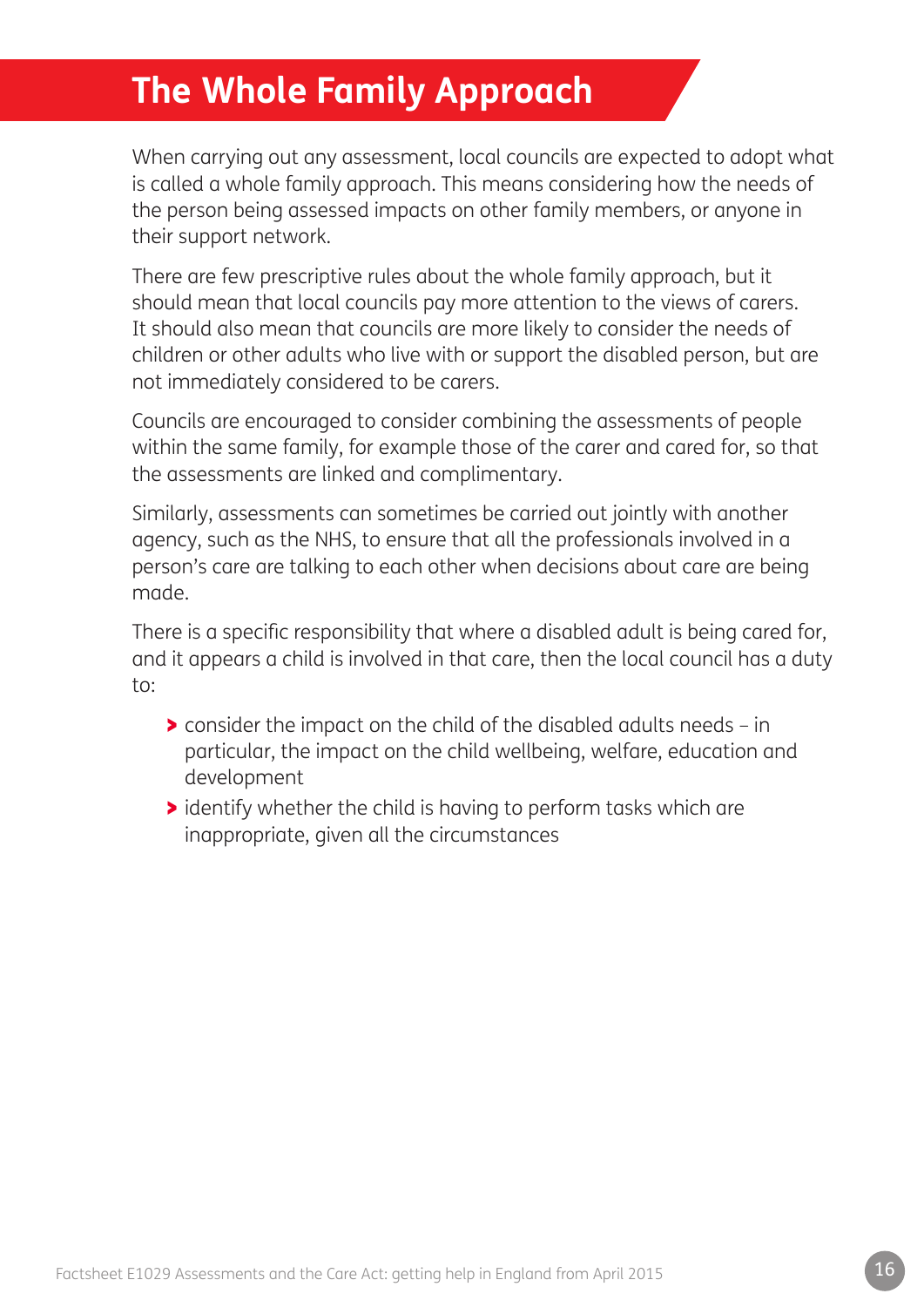# **For disabled children and their families**

### **Parent carers of disabled children**

Parent carers of children under 18 years now have a stand-alone right to assessments and services under the Children and Families Act 2014. This is called a parent carers needs assessment. This assessment can be combined with one for the disabled child, and could be carried out by the same person at the same time.

A parent carer is someone over 18 who provides care for a disabled child for whom they have parental responsibility.

The Children and Families Act 2014 amends the Children Act 1989 requiring local councils to assess parent carers on the appearance of need or where an assessment is requested by the parent. The local council must also be satisfied that the child and their family come within the scope of the Children's Act, ie that the child is a child in need.

The local authority must then assess:

- > whether a parent carer has needs for support and, if so, what those needs are
- > whether it is appropriate for the parent to provide, or continue to provide, care for the disabled child, in the light of the parent's needs for support, other needs and wishes

Parent carers' needs assessment must also consider:

- > the wellbeing of the parent carer
- > the need to safeguard and promote the welfare of the disabled child cared for, and any other child for whom the parent carer has parental responsibility

Wellbeing has the same meaning as applies to carers of disabled adults in the Care Act (see page 7). Any services to be provided for parent carers of disabled children can be included in a child's Education Health and Care plan, if the child has one.

### **Disabled children**

Assessments for disabled children will continue to be carried out under the Children's Act 1989. Local councils have a duty to assess a 'child in need' under the age of 18. The assessment considers all the help that your disabled child needs, the needs of any other children in the family and the help that you may need to care for the disabled child. This assessment can be combined with the parent carer's assessment, and could be carried out by the same person at the same time.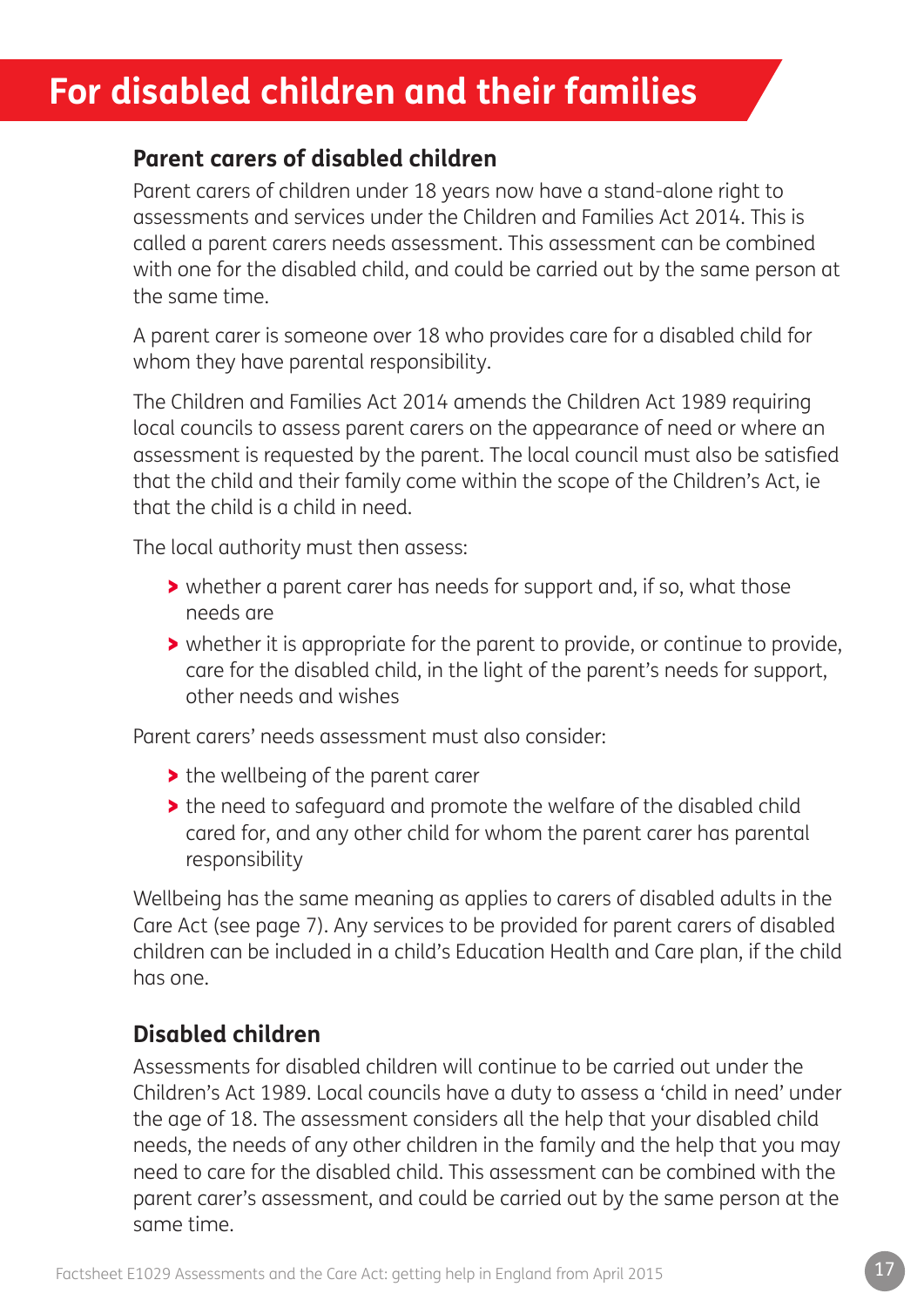### **Who can have a Children's Act Assessment?**

Local councils have a duty to assess a 'child in need' under the age of 18 for any services that they or their family may need. A 'child in need' is defined as one of the following:

- > a child who is unlikely to achieve or maintain, or to have the opportunity of achieving or maintaining, a reasonable standard of health or development without the provision of services by a local council
- > a child whose health or development is likely to be significantly impaired, or further impaired, without the provision of services
- > a child who is disabled

**Note:** The Children Act considers a child disabled if the child is blind, deaf, non-verbal, suffering from a mental disorder of any kind, substantially and permanently handicapped by illness, injury or congenital deformity or such other disability as may be prescribed

### **How do I arrange a Children Act Assessment?**

You can request a Children's Act assessment by contacting or writing to your local council requesting that an assessment of the needs of your child and your family is carried out, explaining that your child is disabled and a child in need.

You should describe your child's impairment, and (if you have one), you could provide a copy of any diagnosis of your child's disability. You should also describe what difficulties you are having and the type of help you would like. Alternatively you could ask your GP, health visitor or voluntary organisation to contact them on your behalf. If your child's educational needs are also being assessed then both can be done at the same time.

The local council should respond immediately (should be within one working day), letting you know whether it will carry out the assessment. The assessment will normally be carried out by a social worker at a visit to the home of your child but other agencies may also be involved, such as health and education.

### **What will the assessment involve?**

The assessment will involve gathering information (which will include talking to you, your child and other key people in your child's life); assessing this information and deciding whether any of your child's or family's needs are eligible for support services from the local council and ensuring that this support is then put in place.

### **How should I prepare for the assessment?**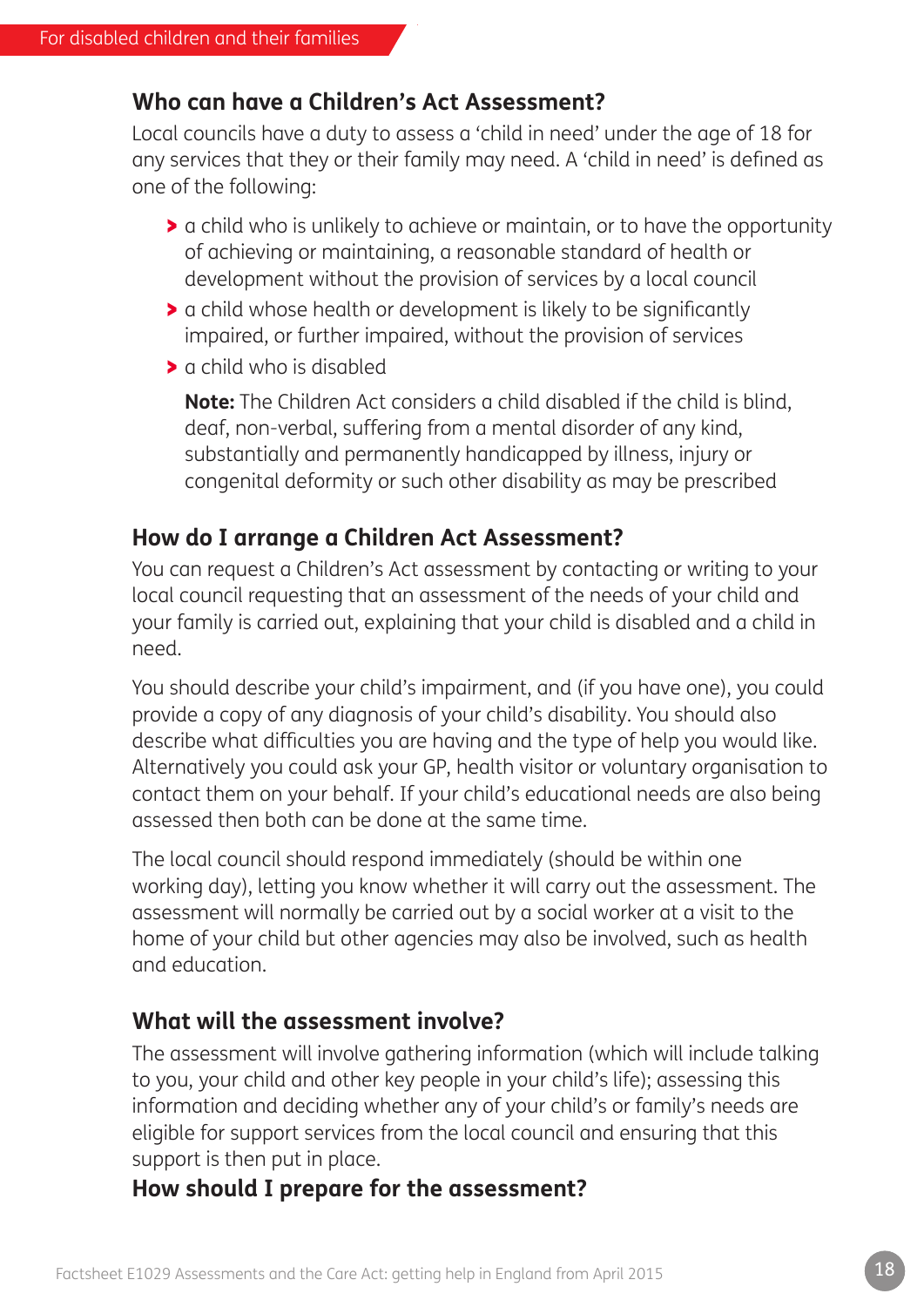The following suggestions may be useful to help you prepare for the assessment:

- > Get together a file with all the relevant information about your child, such as letters, medical reports, notes etc. from GPs and professionals involved.
- > If you think that it would help, you could arrange for someone to support you at the assessment, such as an advocate or professional.
- > Take time to think about what you want to say, for example, about your child's needs, the impact the caring role has on you and your family and the outcome you are hoping for from the assessment.
- > Think about any risks you, your disabled child and any other family member may experience if help is not provided. The evidence you provide to support this can come from letters / statements from family members, friends, professionals and any other persons who know of your situation – which describe the likelihood of harm (physical, emotional, social etc).
- > Keep a note of the assessment meeting that you think will be helpful such as any decisions agreed.

### **What support might my child be entitled to?**

Local councils have different eligibility criteria for deciding who to provide services to. If your child has been assessed as requiring additional services, these will be set out in a care plan which should be reviewed every six months.

Examples of the types of services include:

- > practical assistance in and around your home such as home help, personal care, equipment or a sitting service
- > services based outside the home such as an after-school club or holiday play scheme
- > travel and other social care assistance to enable your child to take part in recreational activities or education
- > home adaptations and facilities
- > holidays
- > temporary short break or respite care or the provision of accommodation on a longer term basis

The local council can also provide services that can help the family, and help that can help you as a carer.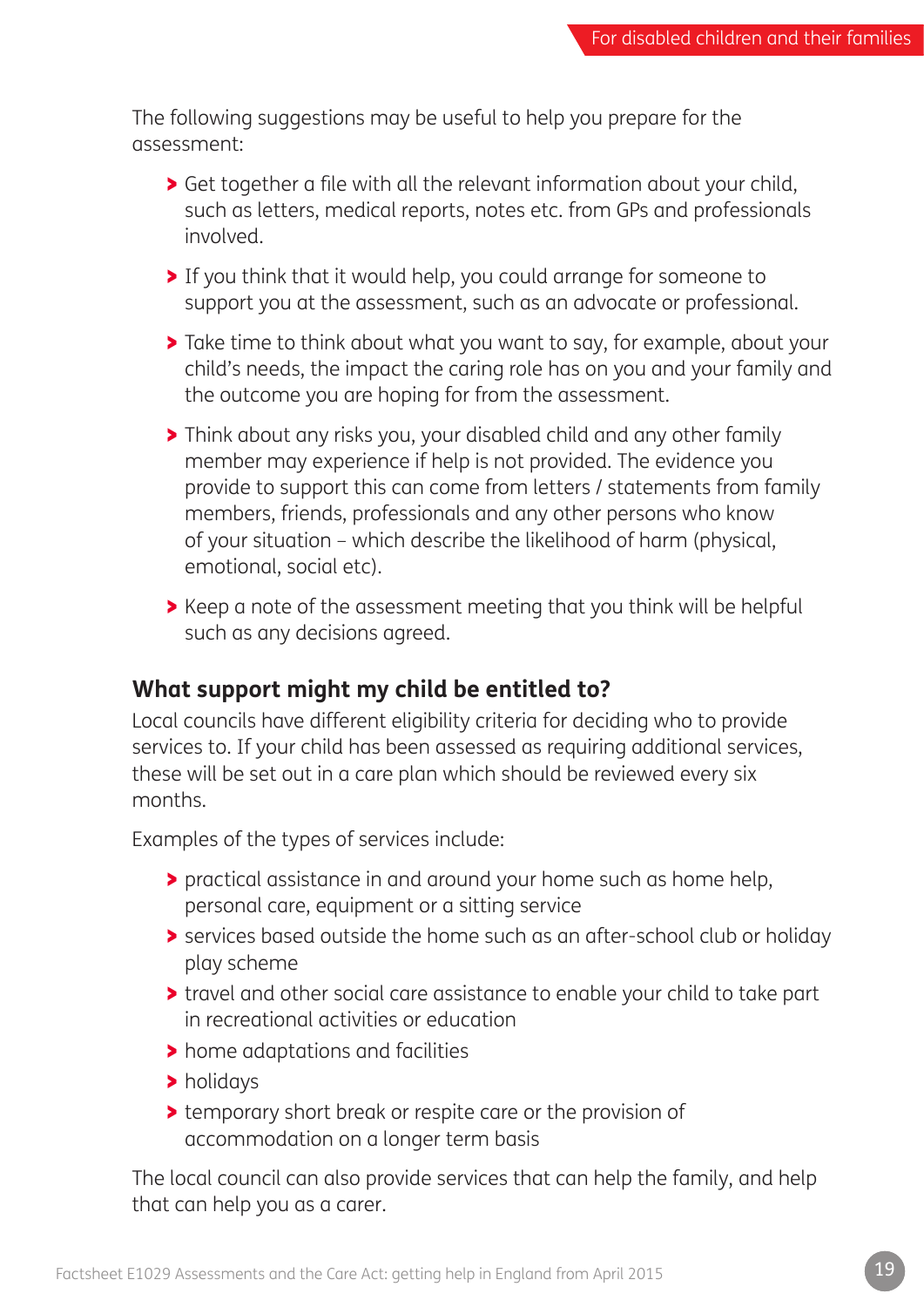### **For young carers**

Young carers are children under 18 with caring responsibilities. Their rights to be assessed come mostly from the Children's Act 1989 and the Children and Families Act 2014.

As part of the whole family approach, if there is a disabled adult being cared for, then the local council has a duty to consider whether there are any children involved in providing that care, and if so, what the impact is on that child.

The local council have a duty to assess 'on the appearance of need' (i.e. without a 'request' having to be made). They also have a more general duty to 'take reasonable steps' to identify young carers in their area.

The local council must involve the child with caring responsibilities, their parents and any other person the young carer requests in the assessment process. The assessment itself must look at whether or not the young carer wishes to continue caring, and whether it is appropriate for them to continue caring. When doing this they have to take into account any education, training, work or recreational activities the young carer is or wishes to participate in.

Where a young carer's eligible needs are identified as requiring support, local councils will have to:

- > provide support directly to the young carer *or*
- > demonstrate that the 'cared for person's' assessment has provided adequate care and support to prevent inappropriate care being required from the young carer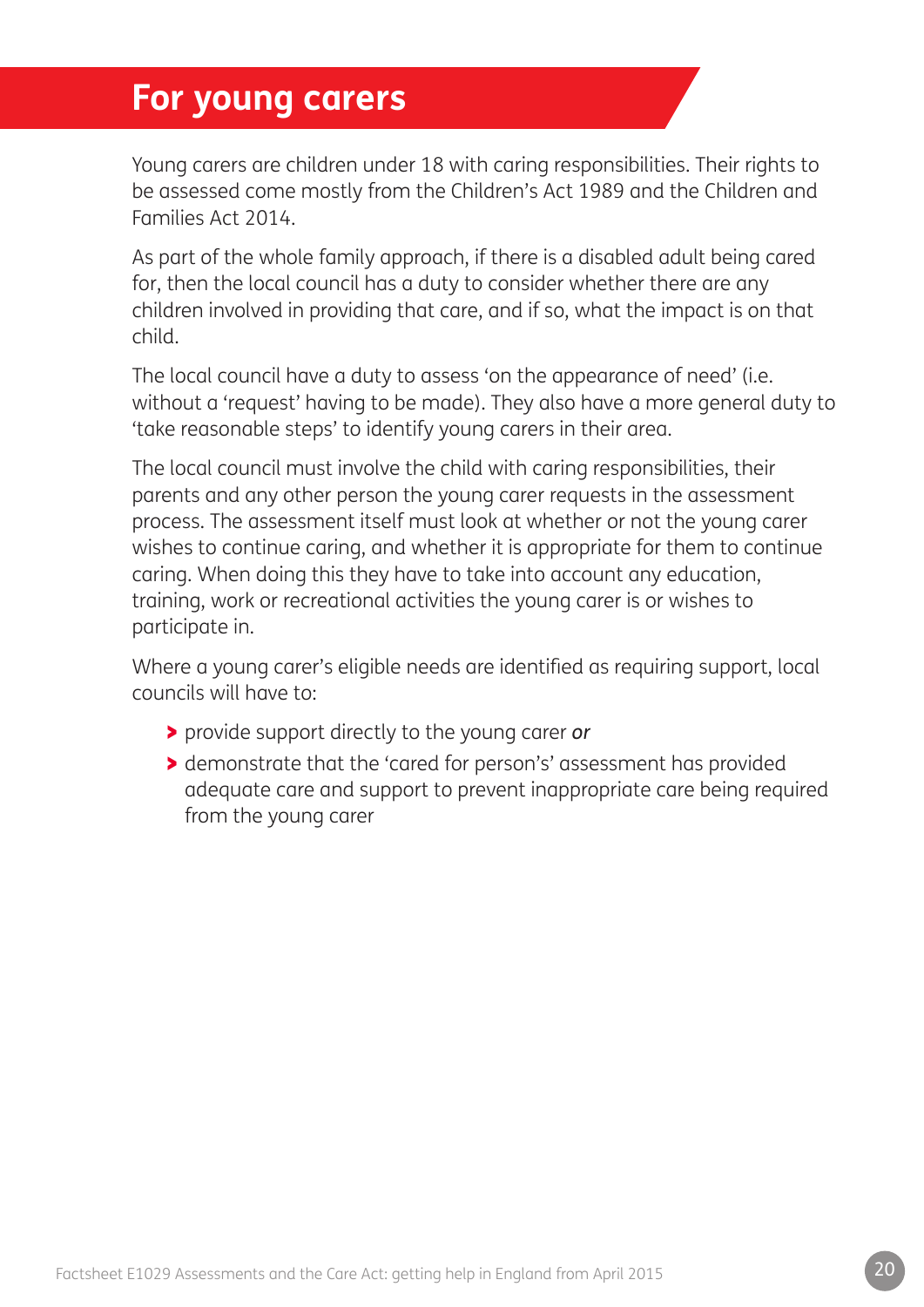# **For people in transition to adulthood**

This section covers the provisions for disabled children (and their carers) and young carers as their 18th birthday approaches. A carer of a disabled child does not have to be the young person's parent. It can be anyone who is providing, or intends to provide care to that child.

Local councils have to provide support to enable individuals and families to plan ahead so that there are no gaps in services when a person becomes 18. An assessment helps identify services that may be required during the transition to adulthood.

Whether or not the person being assessed (or their carer) have eligible needs after they turn 18 will ultimately depend on whether or not they meet the eligibility criteria appropriate to them as either a carer or disabled person.

The Care Act introduces a new duty on local councils to carry out assessments for the following individuals:

- > children receiving care and support who are approaching their 18th birthday. This is called a Child's Needs Assessments (CNA) 'in transition'
- > carers of disabled children who are approaching their 18th birthday. This is called a Child's Carer's Assessment (CCA) 'in transition'
- > young carers who are approaching their 18th birthday this is called a Young Carer's assessment (YCA) 'in transition'

An assessment must be carried out by your local council where it considers that:

- > the young carer, child or carer of a disabled child is likely to have care and support needs after the child becomes 18 *and*
- > there is 'significant benefit' to the young carer, child or adult carer if an assessment is made

Young carers and carers of disabled children are entitled to an assessment even where the individual you care for (child or adult) does not receive care or support services.

There is no rule about what age the child needs to be before an assessment can be requested or made. Your local council is able to be flexible so that each individual's circumstances can be taken into account when deciding if and when an assessment is made. If it is decided that an assessment be made, it must take place before the child becomes 18.

The local council can decide not to carry out an assessment where it considers that there is not 'likely to be a need for care and support post-18'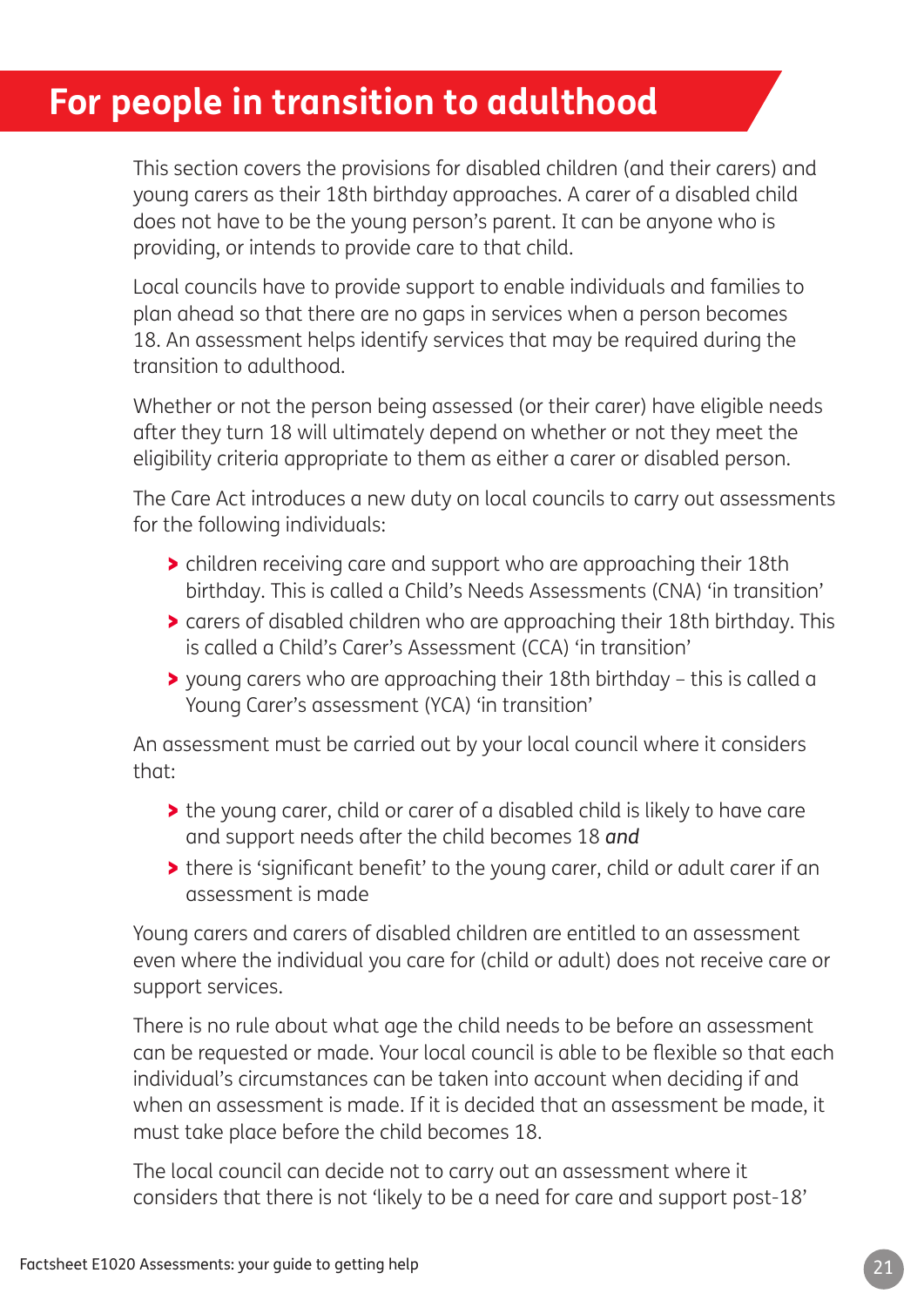or because the timing is not of 'significant benefit' to the child's preparation for adulthood. They must still though provide information and advice on what can be done to prevent or delay the development of needs for care and support.

If the local council decides not carry out an assessment because the timing is not of 'significant benefit' it should advise when it is likely to be of significant benefit and contact the child or you to arrange the assessment at that time.

The support given to the child, young carer or adult carer by the local council should continue to apply when they become 18 or until it is reviewed.

### **What should the assessment consider?**

Local councils will need to consider:

- > the current needs of the person, including the types of adult care and support that might be beneficial before adulthood
- > what needs they are likely to have when they (or the child they care for) turn 18
- > the outcomes, desires and goals they want to achieve in life this can include for example, employment, education, training, independent living, friends, relationships, community participation, activities

Specifically for carers of disabled children and young carers, consideration must be given to whether the carer is able and willing to continue caring, both now and when the child turns 18, and whether they are or want to participate in work, education, training or recreational activities.

The local council has a legal responsibility to cooperate by working with the child, their families and professionals in health, education and social care to ensure a successful transition to adult care.

The Care Act states that the local council can combine any of these 'transition' assessments with any other assessment (such as education and health) being carried out for some other person (provided all parties agree). So for example, if a hospital is carrying out an assessment at the same time as the local council's assessment, the local council can carry out that assessment jointly with the hospital.

When a local council assesses a child (including a young carer) who is receiving support from the local council's children's services, the Care Act requires them to continue providing them with support through the assessment process.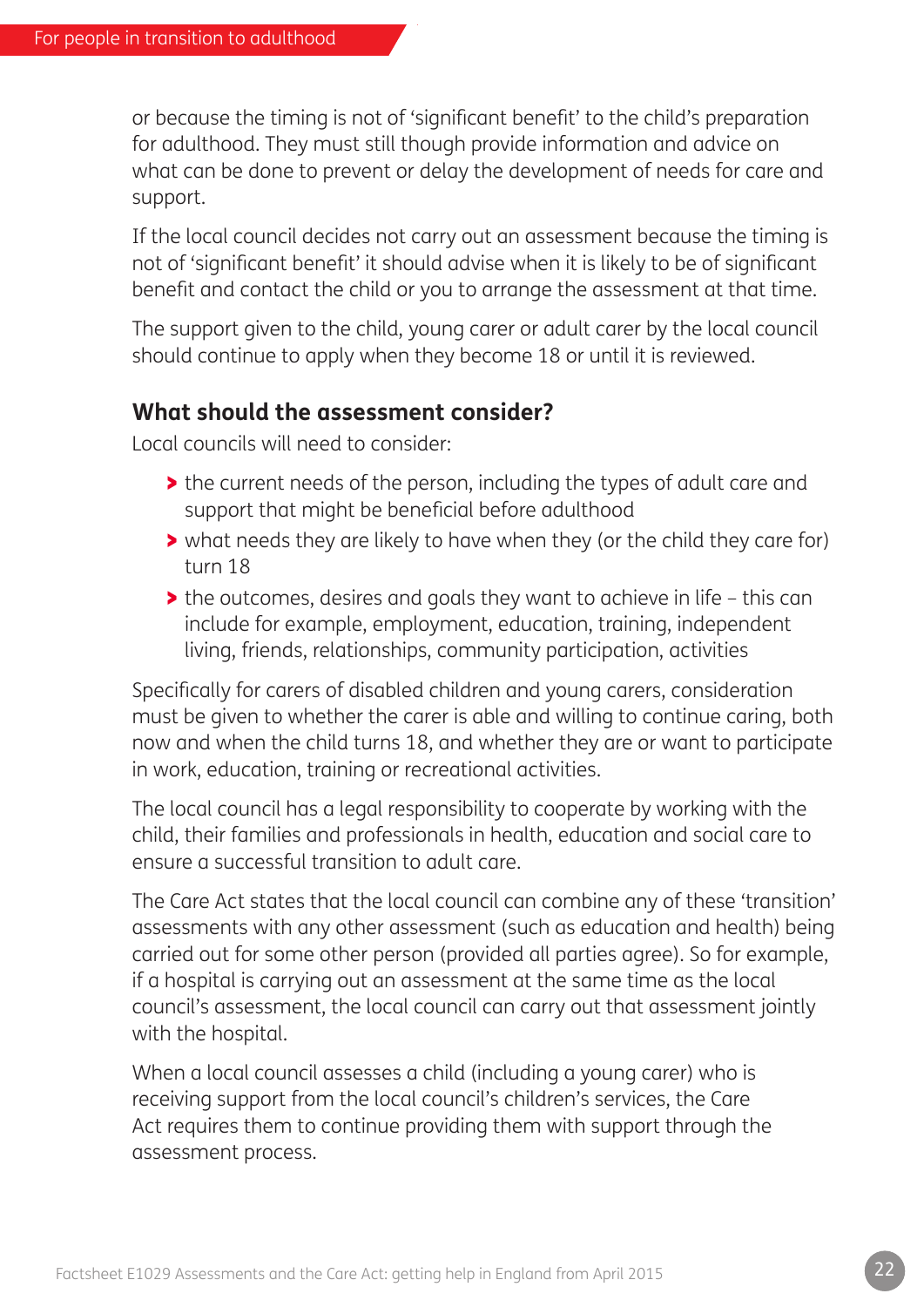### **What happens after the assessment has been made?**

Following the assessment a person should receive:

- > advice and information about the sort of support they can expect once the disabled child or young carer turns 18
- > what can be done to meet or reduce the needs as well as what can do to stay well, and prevent or delay the development of future needs.

If the local council does not complete the assessment before the disabled child or young carer turns 18, they will have to continue to provide any support already in place to them (or their carer) until the assessment is complete.

# **Moving areas**

### **Your care when you move areas within England**

If the person you care for is receiving services from one local council (the first council) and then moves to another local council area in England (the second council) there are provisions in the Care Act to make sure that there should be no gap in care and support when the move happens.

The person you care for should tell the second council of their intention to move and of their wish to be assessed. The new council then has to:

- > provide the person and their carer with information they may need
- > request any information they need from the first council
- > carry out an assessment of their needs

If the second council does not make a decision about care and support before the move takes place, they must meet the needs that the first local council had previously identified. If they then make a different decision about eligible needs to the first local council, they must explain why.

The first council is responsible for making any arrangements needed on the day of the move itself.

If you are moving to another area outside of England, you should seek advice, you can contact the Carers UK Adviceline – see final page for contact details.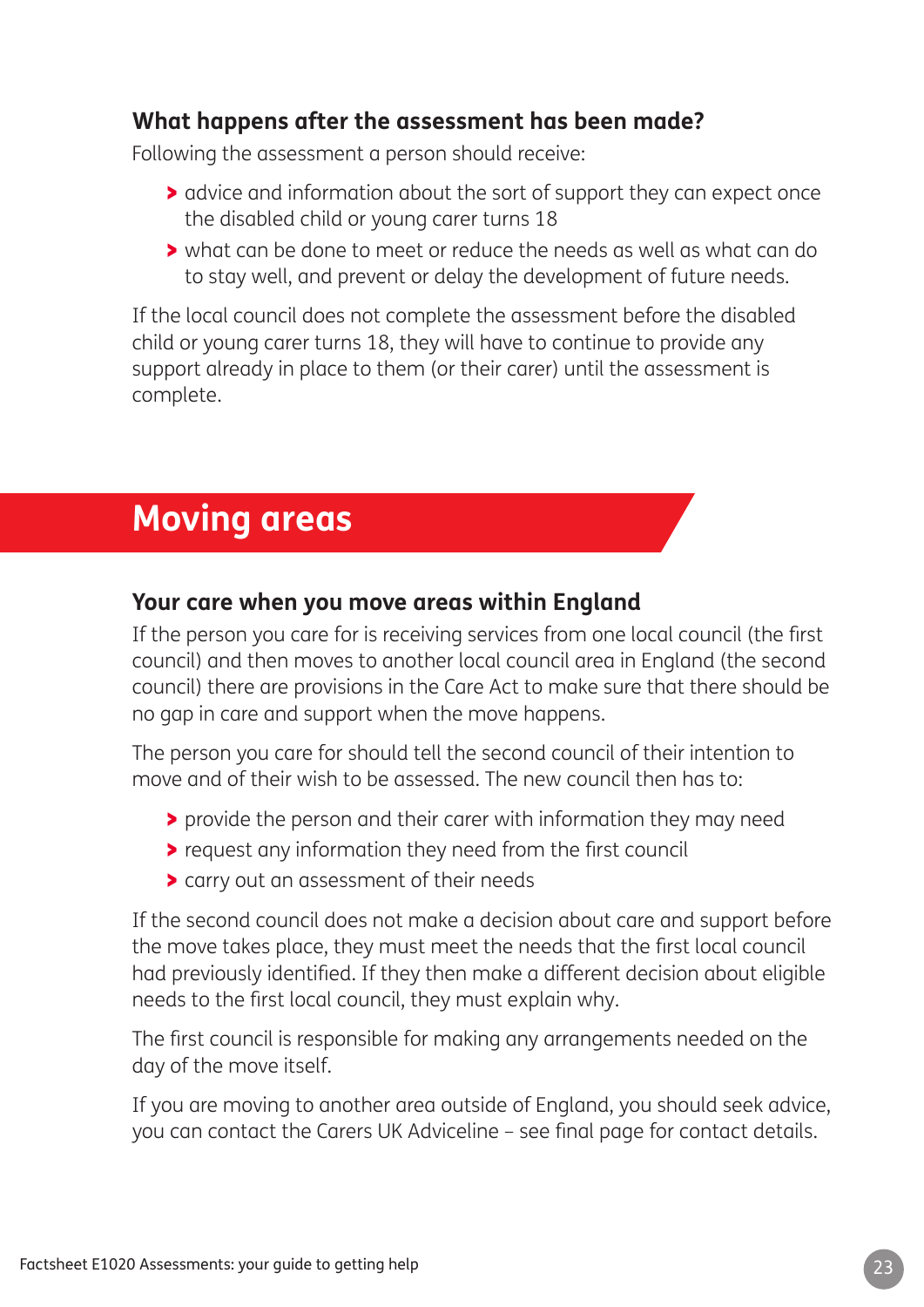# **Charging**

### **Paying for care and support services and financial assessments**

Once the local council has completed its assessment and agreed with you which of your needs you want it to meet, a financial assessment will be carried out. The financial assessment will look at your income and savings and the outcome could be that:

- **1.** You are entitled to receive some or all of the services free of charge.
- **2.** You have to pay something towards the costs of the services you receive.
- **3.** Your income or savings are above the threshold and so the local council does not have to provide you with any services.

Some of the services you are offered or referred to may be free or not charged for regardless of whether or not your income and savings are above the threshold.

Even if you are assessed as having income or savings above the threshold, you can still ask the local council to meet your care needs. The Care Act allows the authority to charge for services in this situation, as well as for cost of arranging and managing those services. Before making a decision to ask for this, it's best to be clear about any charges and compare it to the cost of arranging and managing services yourself. Note that you will not be able to ask the local council to do this if you are assessed as needing residential care, although this may change in the future.

The local council cannot charge you for any help they have provided to the person you care for, even if this help was provided as a result of your carer's assessment.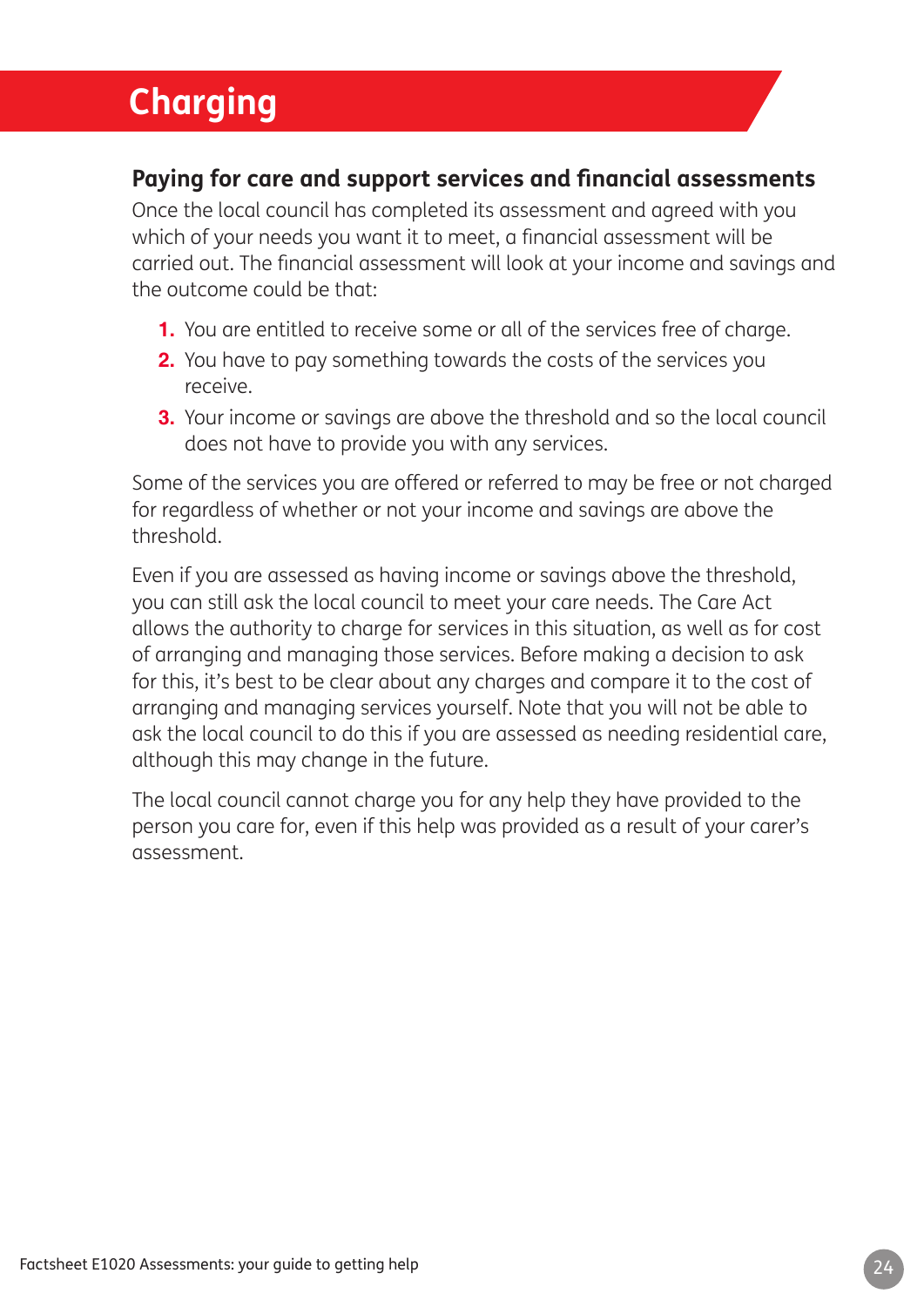# **Complaints**

### **Assessments**

If you are not happy with the way you have been treated, or with the outcome of any of the assessments, you can complain to social services. All social services departments should have a complaints procedure that you can follow – ask the social services department for a copy.

If you are not happy with the outcome of your complaint, you may be able to take a complaint to the Local Government Ombudsman. Your social services department should be able to give you more information about this.

If social services have acted unlawfully (e.g. have refused to carry out an assessment without good reason), you may be able to take them to court. This is called a judicial review. You will need to seek legal advice if you are thinking about taking the local council to court. An application for judicial review must be made without delay and within a maximum period of three months so it is important to get legal advice as quickly as possible.

### **Services**

If you are not happy with the services provided after an assessment, you can complain to social services. If services are provided by an agency or care home, you may also be able to complain directly to them through their own complaints procedure. If you are concerned about the quality of the service, you can contact the Care Quality Commission.

For more information about complaints, or for advice on how to make a complaint, contact the Carers UK Adviceline – see final page for contact details.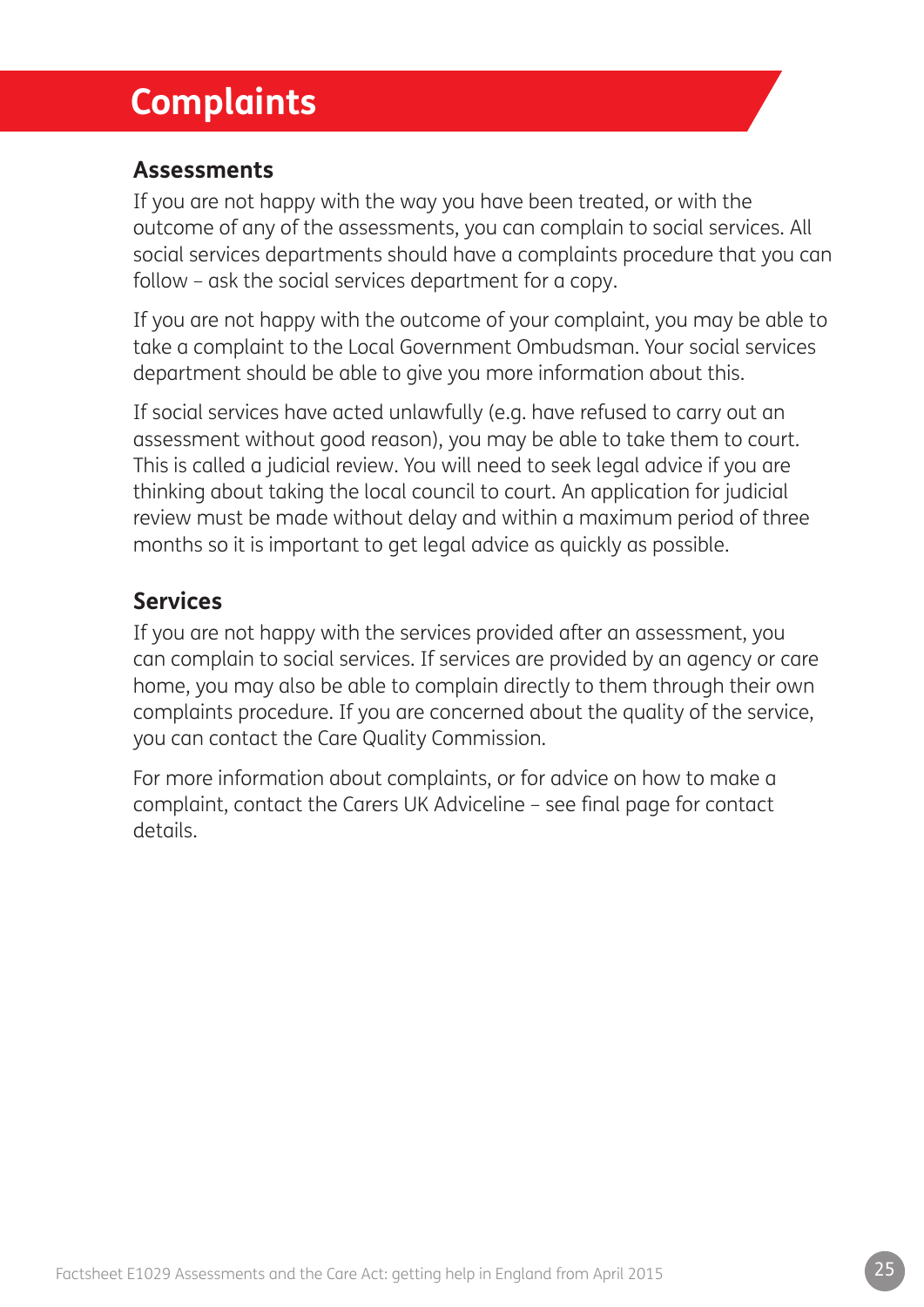# **Appendix**

### **Questions to help prepare you for your carer's assessment**

By answering the following questions, you should get a much clearer idea of your needs and you can then discuss with your social worker the services that might be most helpful to you to meet these needs.

### **Help and time**

- > Do you help the person you are looking after with:
	- **•** housework?
	- **•** shopping?
	- **•** bathing?
	- **•** going to the toilet?
	- **•** cooking?
	- **•** other personal care?
	- **•** keeping an eye on them?
	- **•** dealing with money?
	- **•** laundry?
- > How many hours a week do you provide care? Include all the time you spend with the person you care for, the things you do for them and how long they take you.
- > Do you have to help during the day or night, or both?
- > Does anyone else help? If so, for how long?
- > Would you like some help (or extra help) with these jobs? List the tasks you would like help with (putting the most important first).
- > Are you able to spend enough time on other family responsibilities, e.g. being with your children, your partner, parents or siblings?

### **Health**

- > Does the person you care for have any health problems you find hard to deal with? Describe them as fully as you can.
- > Do you have the information you need about the condition of the person you care for to enable you to care for them fully?
- > Do you have any health problems? If so, are they made worse by your caring role? Describe them as fully as you can.
- > Do any health problems you may have make it harder for you to care?
- > Are you getting enough sleep?
- > Do you feel you are suffering from stress or depression?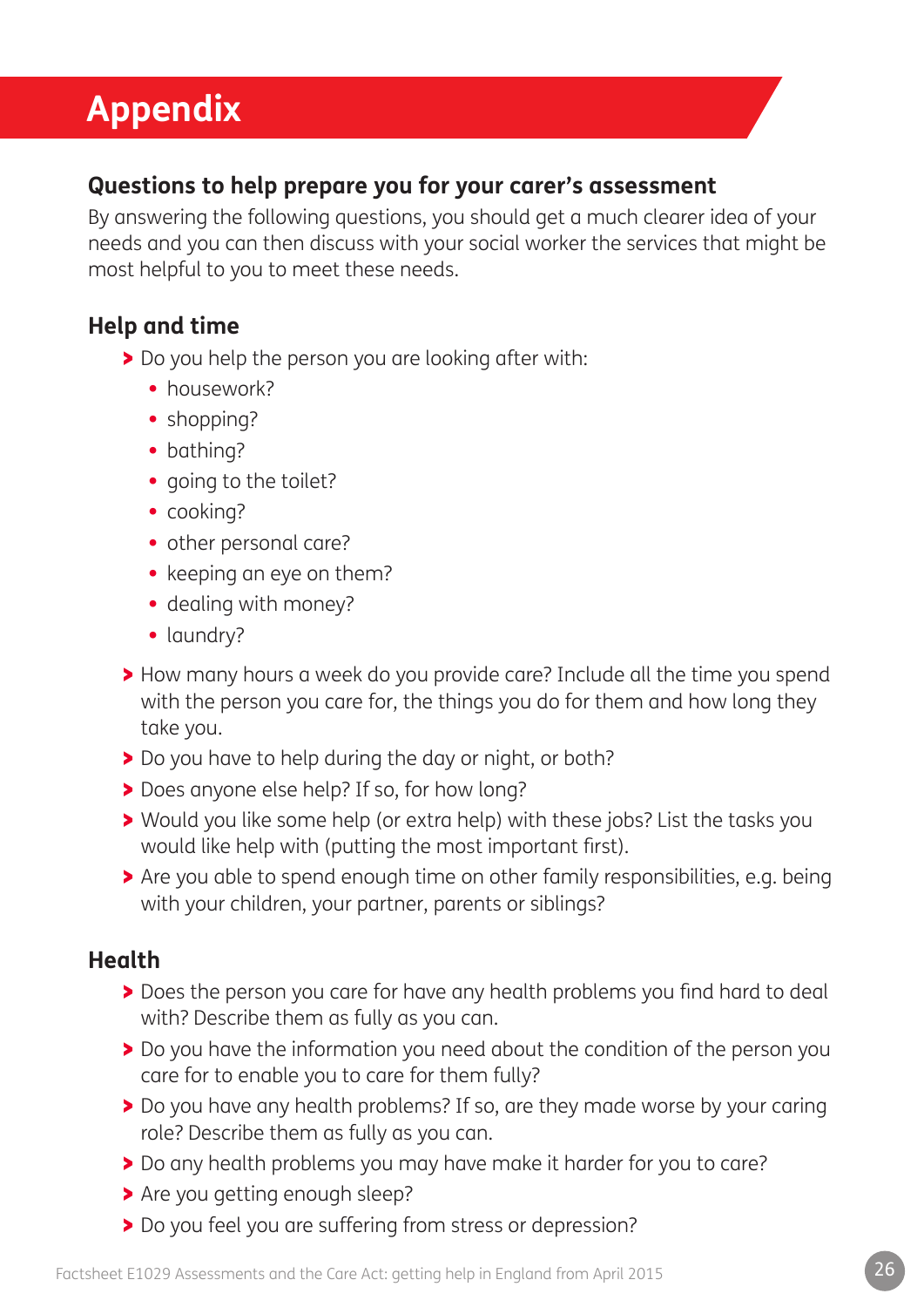- **>** Is caring having a negative impact on your health?
- > Is caring preventing you from looking after your own health, ie your diet, nutrition, getting exercise etc?

### **Feelings and choices about your caring role**

- > Do you feel that you do not have a choice about providing care?
- > If you feel that you cannot carry on at all, or can only carry on if you reduce the amount of caring you do, tell the social worker. It is not unusual to feel this way and it is important they know how you really feel.
- > What would you most like to change about your situation?
- > Is there a plan in place to look after the person you care for if you were you suddenly unable to care for any reason?

### **Work/study/leisure**

- > Do you work? If so, for how many hours a week?
- > Does your employer know that you are a carer do they know about your rights, eg to time off in an emergency?
- > Do you feel you can manage to work and provide care? If you cannot manage or are at risk of not managing - do explain this.
- > What would make working/caring easier for you?
- > Would you like to start or return to work/study?
- > Do you have the skills you would need to return to work or education were your caring role to end?
- > Are there things that you find enjoyable and relaxing that you cannot do anymore because of your caring responsibilities? (e.g. a hobby, visiting friends, going to the cinema).
- > When was the last time you had a whole day to yourself to do as you pleased?
- > Are you able to keep in contact with friends and family?

### **Housing**

- > Do you live with the person you care for? Is the arrangement satisfactory? If not, why not?
- > Does the person you care for have any difficulties moving around their home? (eg can they climb the stairs, or have a bath on their own?)
- > Do you have to help them? If so, are you able to do this safely and without causing yourself any pain or injury? Special equipment could make life easier for the person you look after and caring easier for you
- > Are you able to look after your own home, do you have enough time to attend to housework and keep your house as you would like it?